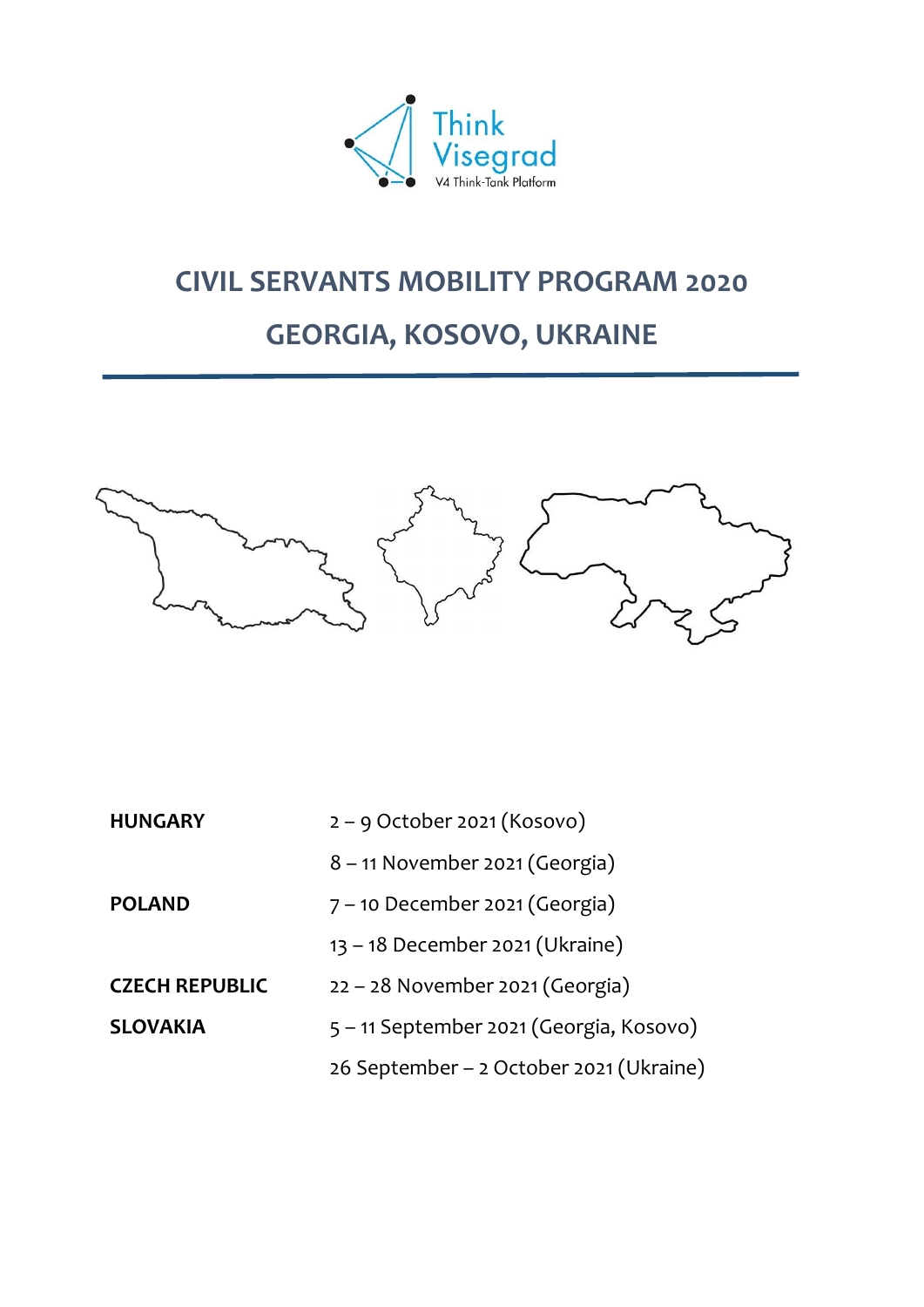# **REPORT**

The aim of the Civil Servants Mobility Program (CSMP) is to share experience of the Visegrad countries on the implementation of the sectoral reforms and harmonization of the national legislations with the EU legislation with the Eastern Partnership and Western Balkan countries. The intention of the program is to raise awareness of civil servants from both regions through organizing a week-long study visits in the V4 countries.

The Civil Servants Mobility Program 2020 was significantly affected by the pandemics and measures countries around the world took. The travelling was complicated if possible at all, the gatherings and meetings were limited in terms of number of people and difficult to carry out. Although we assumed that the implementation of the events would be possible in the second half of 2020, the reality proved otherwise. One wave followed another, and it was not easy to coordinate the stricter rules in each country even in the first half of 2021. In the summer of 2021, the situation began to improve temporarily, so we started to organize individual visits.

We intended to divide the organization of individual editions into 3 parts, hosting altogether 60 experts from Ukraine, Georgia and Kosovo. Unfortunately, despite the immense effort and will, we were not able to complete all the editions but Georgian, hosting *9 experts from Ukraine*, *10 from Kosovo* and *16 from Georgia*. Due to the COVID-19 restrictions we have postponed the visits of 2 Kosovo delegation to Poland and the Czech Republic and 2 Ukrainian delegation to Hungary and the Czech Republic.

Notwithstanding the fact, that corona pandemics significantly influenced the 2020 edition, *CSMP proved to be an important instrument of the V4 experience and know-how sharing* from integration and reform processes. It was once again shown that the Think Visegrad platform is able to provide a wide range of expertise since nearly all of the participating groups had different thematic focus.

Regarding the *Gerogian civil servants*, the first group focused on the topic of energy efficiency. The second group concentrated on the internationalization of higher education, as well as Erasmus partnership opportunities to Georgian officials. Third group discussed in detail Local development through attracting foreign investment, development of tourism and regional products and the fourth carried out the meetings in the field of the social services.

The *civil servants from Kosovo* focused on two different topics. The first group dealt with the energy efficiency and the main topic of the program of the second group revolved around the Euro-Atlantic integration of the region with a special focus on economic diplomacy and agriculture

*Ukrainian civil servants* used the study trip to discuss integrated border management. i.e. safe and inclusive border and the second group discussed with experts creation and management of industrial and technological parks at local government level.

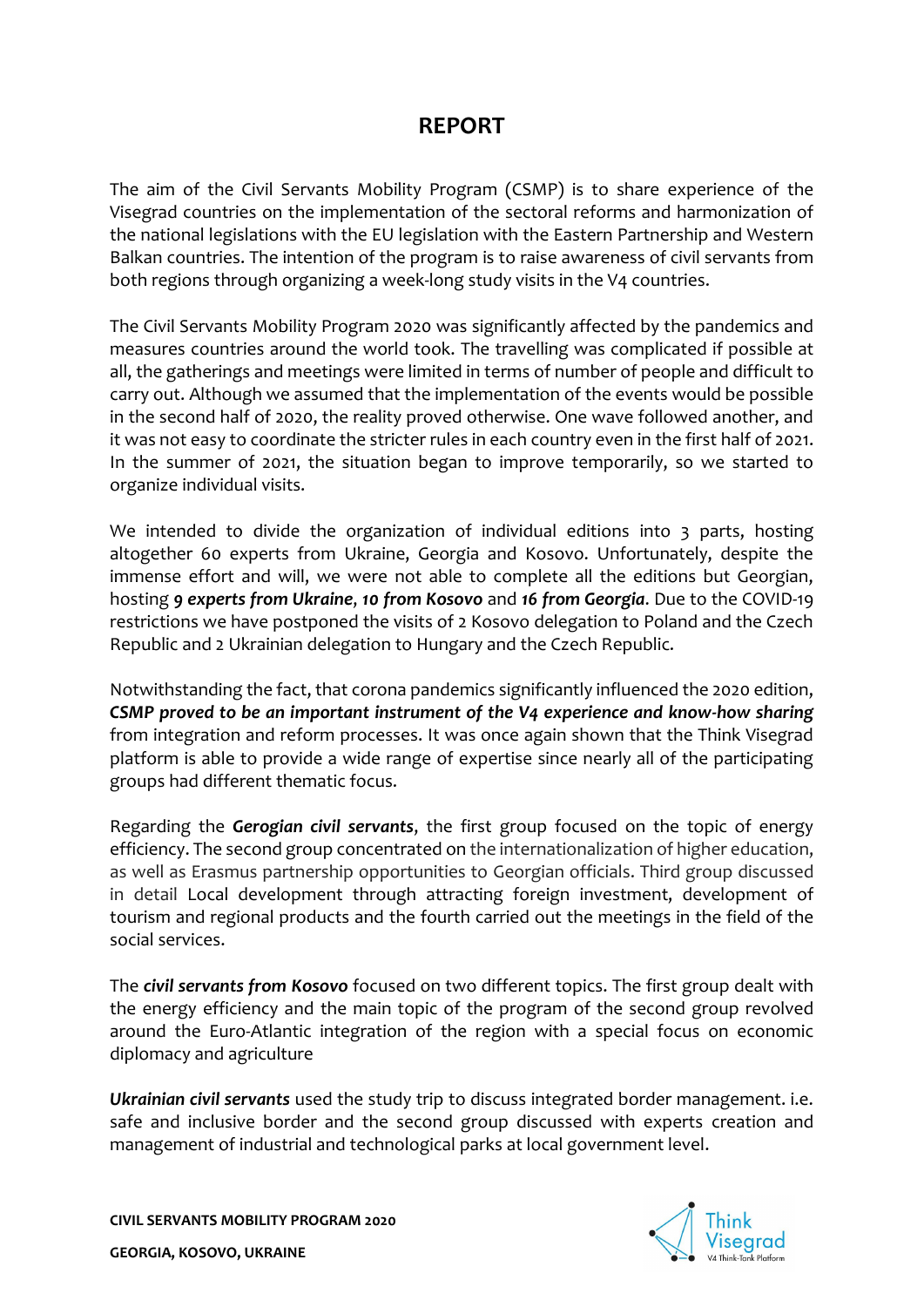# **PART 1 – SLOVAKIA**

# **BRATISLAVA\_05–11 September 2021 (Georgia & Kosovo)**

| Participants | Georgia                 |                                                                                                                                              |
|--------------|-------------------------|----------------------------------------------------------------------------------------------------------------------------------------------|
|              | Nikoloz Kholodov        | Senior Specialist of Division of Energy Efficiency and Renewable Energy<br>Policy Promotion, Ministry of Economy and Sustainable Development |
|              | Tamar Sabelashvili      | Senior Specialist of Division of Energy Efficiency and Renewable Energy<br>Policy Promotion, Ministry of Economy and Sustainable Development |
|              | Mamuka Shalikashvili    | Deputy Head, Infrastructure Policy and Dev. Partners Relation<br>Department, Ministry of Regional Development & Infrastructure               |
|              | <b>George Shengelia</b> | Executive Director, Municipal Development Fund                                                                                               |
|              | Lia Glonti              | Deputy-Head of Department for relations with the Self-Governing bodies<br>at the Administration of the State Representative in Guria Region  |
|              | <b>Kosovo</b>           |                                                                                                                                              |
|              | <b>Luan Morina</b>      | Director of the Department of Energy, Ministry of Economy, Kosovo                                                                            |
|              | <b>Blin Berdoniqi</b>   | Senior Officer for Energy Efficiency and Co-generation, Ministry of<br>Economy, Kosovo                                                       |
|              | Lorik Haxhiu            | Institute for Sustainable Development of Natural Resources, Kosovo                                                                           |
|              | Afrim Berisha           | Director of the Directorate for the Condition of the Environment,<br>Kosovo Environmental Protection Agency                                  |
|              | Srdjan Sentić           | Economic Diplomat of Kosovo in Vienna                                                                                                        |
|              |                         |                                                                                                                                              |

The main focus of the study trip of five civil servants in Slovakia was the Energy efficiency and use of renewables. During the meetings organized by the **Research Center of the Slovak Foreign Policy Association**, they gained knowledge about the institutional and legislative framework as well as governance in the field, reform experience and the current measures of the respective institutions, including their competencies and interaction.

The official working program for the expert group was organized into five working days and combined various meetings in order for the delegations from Georgia and Kosovo to share not only governmental experience, i.e. state organizations, ministries and their agencies, but also the experience of companies that work in the field and have the firsthand experience with reality of legislative and institutional framework in practice as well as independent experts. The program of the study trip thus consisted of a series of meetings with leading representatives and experts of the official Slovak institutions, governmental agencies, companies (focused on using innovative solutions) and independent experts.

The team of Georgian and Kosovar experts was officially briefed and received by the RC SFPA's analyst of economic and development policy program *Peter Brezáni a*nd head of the energy policy research program *Veronika Oravcová* upon arrival during the orientation meeting.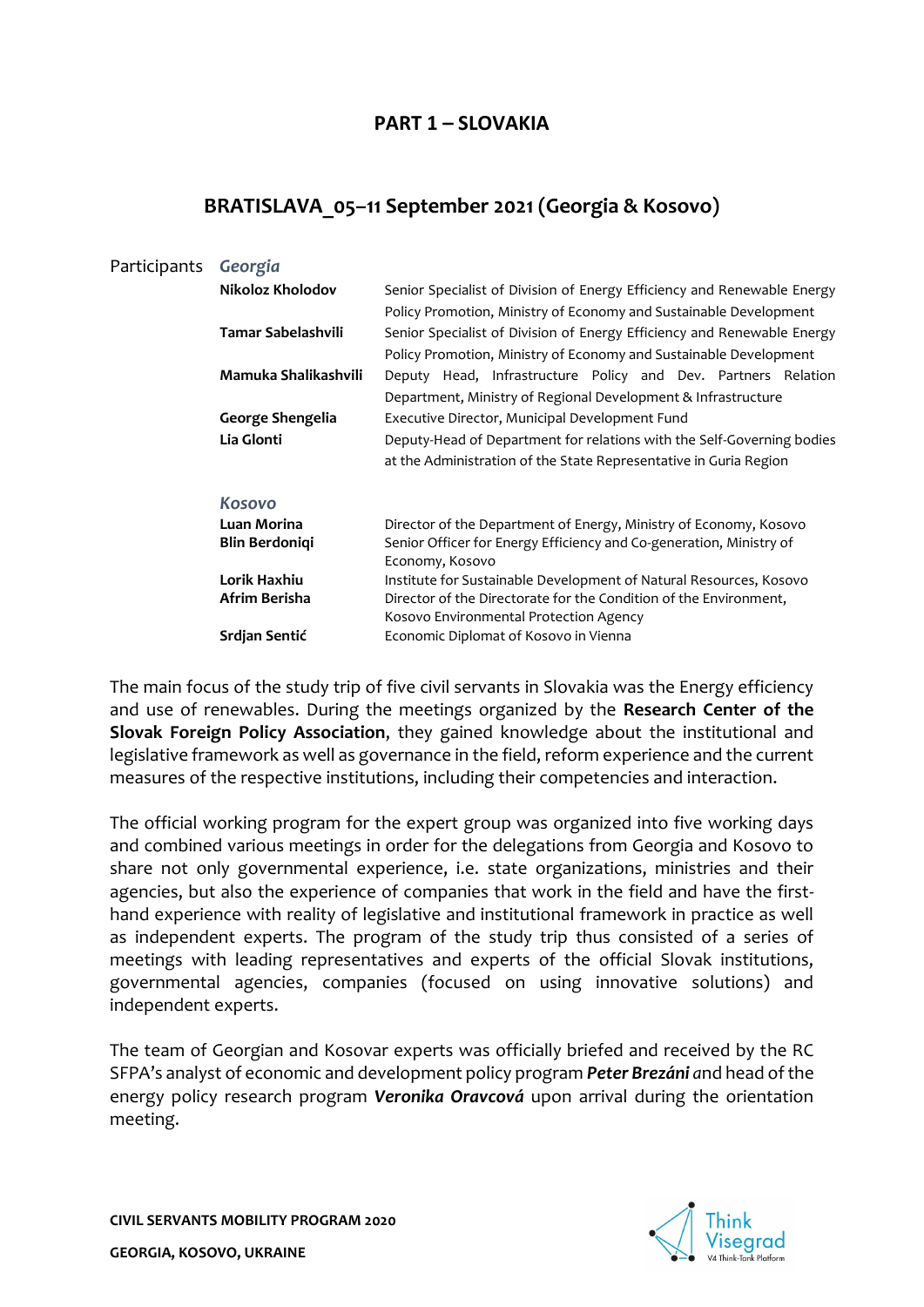The meeting with Mr *Radoslav Kňazúr* of company **DATATHERM** focused on use of biomass for district central heating system in municipalities. The meeting outside Bratislava (Nová Dubnica, Nemšová and Dubnica nad Váhom) focused on visits of 3 facilities of company Datatherm: DT Termonova, a.s. in town of Nová Dubnica as a Central District Heating supply and Heating Plant – combined production of electricity and heat from wood chips, then Biomass boiler room in town of Nemšová, producing the heat and hot water from wooden pellets for school in Nemšová and DT Forest, a.s. in town of Dubnica nad Váhom; company producing wood chips from wood waste and its distribution. The meeting was especially important, as both countries would like to officially reduce the use of gas/coal for heating and see biomass as one of the crucial source (especially in Georgia). The presentation of the application of modern western technologies to rather similar infrastructure was perceived as very useful.

The second day was opened with the meeting at the **Slovak Innovation and Energy Agency***.* The goal of over 3 hour-long meeting was to give an official perspective on innovations and energy efficiency environment (raising awareness, legislation, regulation and financial support for various projects) in Slovakia, as well as to share problems and issues stemming from introduction of the changes. The delegation was received by Mr *Artur Bobovnický*, Director, Innovation and the International Cooperation Directorate and Mr *Ján Magyar*, Department of International Cooperation.

The second part of the day was dedicated to the meeting with the representatives of the **Ministry of Economy of the Slovak Republic**, DG for Energy Policy. During the meeting with Ms *Alena Žáková*, Director, Dpt. of International Relations in Energy and her colleagues *Peter Drotár*, Department of International Relations in Energy**,** Mr *Miroslav Mariaš*, Counselor, Dpt. of International Relations in Energy and Mr*Juraj Rokfalusy*, Counselor, Dpt. of International Relations in Energy (National Climate-Energy Plan)**,** the participants discussed various aspects of Slovakia's energy policy. During the meetings they discussed policies, program and targets with special focus on National integrated energy and climate plan (energy part)**.** 

The last meeting of the day took part at the *Building Testing and Research Institute* with professor *Zuzana Sternová*, Director of the Institute. The meeting solely focused on energy performance of buildings, renewal of existing buildings, materials and presentation of the concrete project of complex and deep renewal of the existing apartment panel building in Devínska Nová Ves (on the spot).

Meeting on September 8 at **Regulatory Office for Network Industries** the chairman of the Regulatory Office for Network Industries Mr *Andrej Juris* together with directors of the Office's units presented development of current regulation in Slovakia and also the regulatory perspective in the context of new developments: deregulation, decarbonisation and digitalisation. Mr *Richard Ružička*, Director for Gas regulation and Electricity and gas market presented regulation and market evolution in Slovakia, priorities of the regulation, current regulation and future perspective in the country. Mr *Martin Liepeš*, Director for electricity regulation presented electricity regulation paying attention to composition of energy prices in the country. Mr *Oliver Púček*, Director for renewable energy sources and

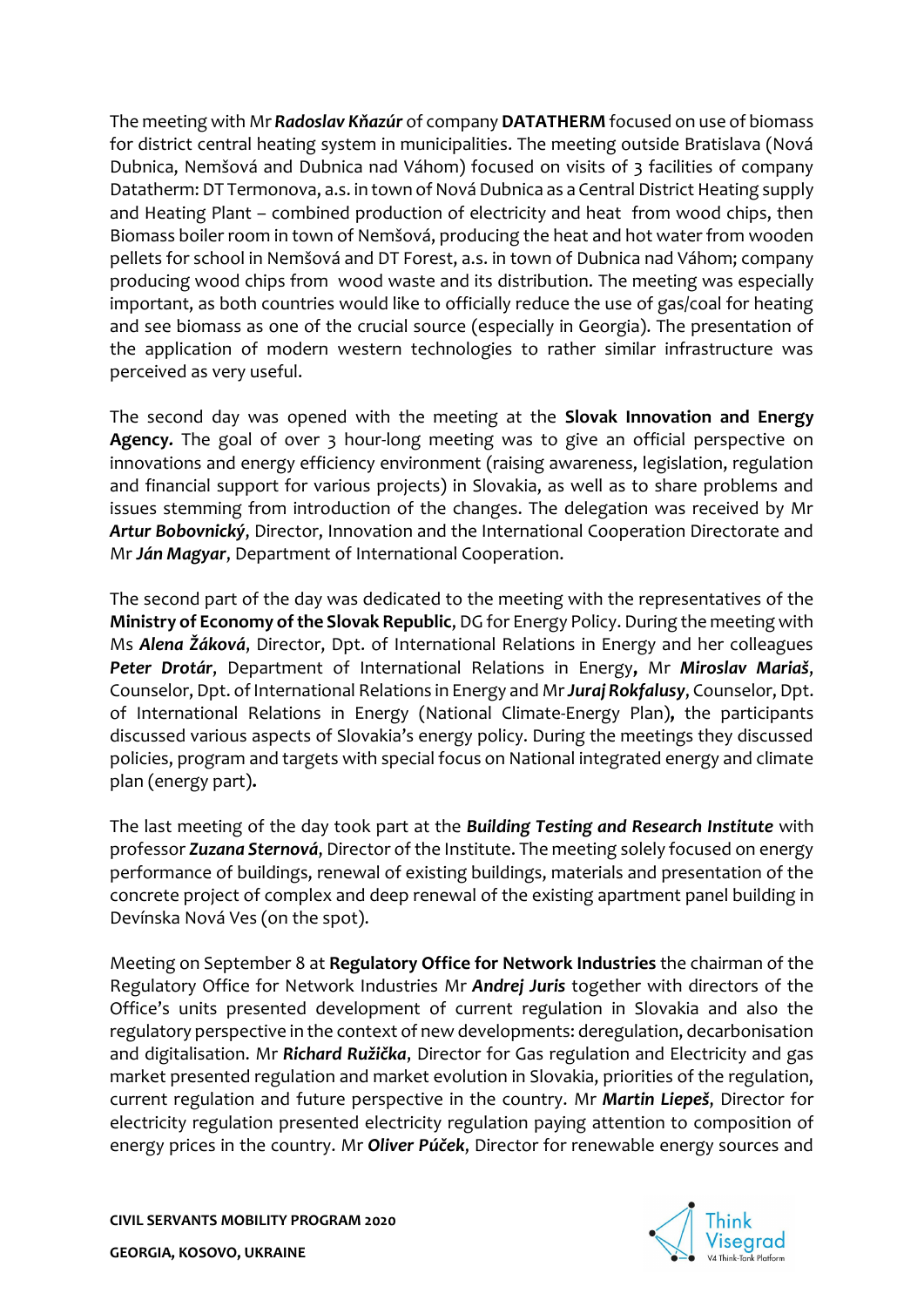combine production of heat and electricity presented the regulatory perspective of renewables with the role of regulator in the context of new developments and challenges, such as decarbonisation.

The visit to **Ministry of Environment of the Slovak Republic***,* Climate Change and Air Protection Directorate with Mr *Milan Zvara*, Head of Climate Change Mitigation Department within the Ministry of Environment of the SR who presented the Slovak climate change framework and its interaction with energy framework. He focused on development of Slovak policies within the context of the EU policies, such as EU ETS (emission trading system) and Effort Sharing Regulation,  $CO<sub>2</sub>$  standards (emission standards) for vehicles and sustainability criteria for biofuels and greenhouse gases reduction targets for fuels. He explained in detail Low-Carbon Development Strategy of the Slovak Republic until 2030 with a view to 2050 aiming to identify measures, including additional measures, to achieve climate neutrality in Slovakia by 2050. The Strategy contains scenario with existing WEM measures and scenario with additional WAM measure and was adopted by the government in March 2020. He explained also the way of calculation cost of decarbonisation and available sources of financing. Participants were interested especially in data gathering and modelling of the Strategy.

The Ukrainian delegation continued the fourth day with meeting with **Slovak Association of Photovoltaic Industry and Renewables (SAPI)** and met SAPI director, Mr *Ján Karaba.* He described the use of renewables in Slovakia and the tools required for their further development. He stressed that the alternatives to fossil fuels are becoming more and more attractive, and government co-financing is increasingly available. However, he was critical of the past and also present developments of renewables in the country and explained the legislative obstacles, such as stop status that was introduced by distribution companies or failure to start the green auctions by the government. He also emphasized the importance of cross-border projects in electricity, that are beneficial, since they will encourage the integration of transmission networks and help connect RES through smart grids, which will ensure security of electricity supply while maintaining affordable prices. He explained the role of the Association in education activities, renewables promotion, but also active engaging into legislation process

The next meeting was focused on energy security framework in Slovakia and institutional architecture related to energy policy in the country within the context of the EU policies. Experts from **Slovak Foreign Policy Association** *Alexander Duleba*, Energy Research Program and *Veronika Oravcová*, Head of the Energy Research Program and Director of the *Central European Energy Conference* explained the role and the competences of the ministries and institutions, such as Regulatory Office for Network Industries, Emergency Oil Stocks Agency, Administration of State Material Reserves of the SR or Committee for Energy Security or Supreme Audit Office. The experts explained the role of 2009 gas crisis in understanding energy security and described the crisis management and its role during the crisis - created and conveyed by the Ministry of Economy, consisting of ministry representatives, operators of gas infrastructure (TSO, DSO, storage), representatives of the Regulatory Office and the Ministry of Foreign and European Affairs. They also focused on policies that were introduced after the crisis, such as developing storage capacities, new

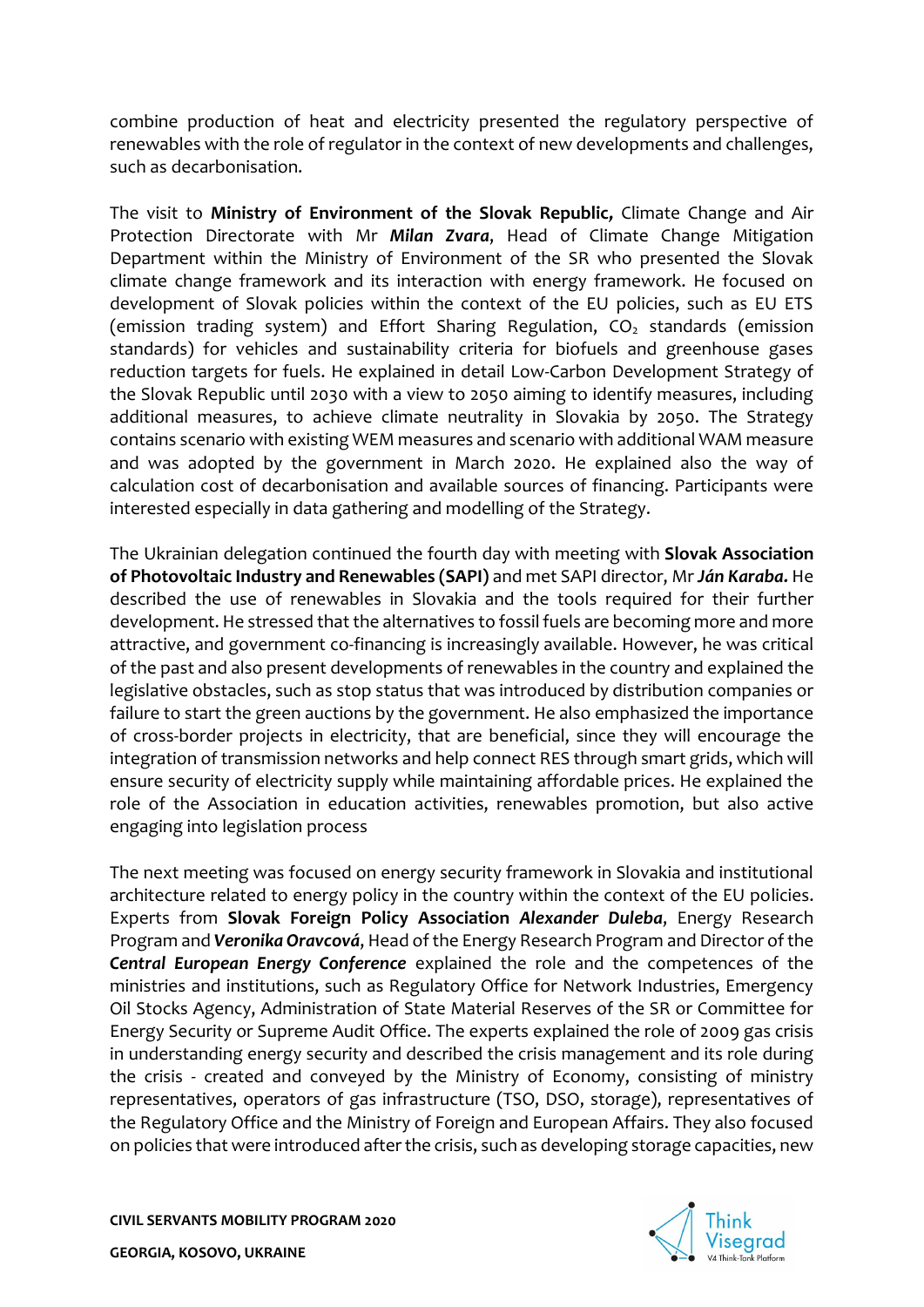interconnectors both in gas and electricity sector with the role of Projects of Common Interest and the importance of regional cooperation.

The meeting was followed by discussion with practitioners. Mr *Peter Robl*, Chairman of the Board of **Slovak Green Building Council** who discussed the practical side of institutional and legislative framework in green building sector, use of the EU funds for its deep and complex renewal, government and public support and presentations of the best projects.

The day ended with representatives of **Slovak Gas and Oil Association** Mr *Richard Kvasňovský* Executive Director. The debate focused on energy mix and challenges to address energy security of supplies, gas sector development, role of TSO and/or DSO, market structure.

The last day of the trip focused on presentation of public projects related to climate change and environment protection. During the meeting at **Metropolitan Institute of Bratislava**, the delegations met with architects Ms *Veronika Vojteková* and Ms *Linda Duchovná* who presented the scope of the conceptual institute dedicated to architecture, land-use planning, participation and strategic planning. They emphasized that the role of the Institute is to create assignments and announce architecture competitions putting an emphasis on the quality and functionality of the solution, develop manuals and principles to ensure the interventions in the urban space are inclusive and accessible, set up a transparent and sustainable urban and land-use planning and develop strategic documents by putting the public interest first. Then they discussed specific projects of the city of Bratislava focused on sustainability and green solutions, and also explained the tendering processes. According to the Institute large scale projects require an open architectural competition. The best proposal is then selected by a jury, followed by a contract with the authors. Smaller scale project face problems with the capacity to organize equal amount of open competitions and that is why framework contract with long-term partners who gradually work on coming projects has been tendered.

An expert from the **Institute for Circular Economy** Ms *Hana Palušková* presented the activities of the organization focused on waste minimization, educational activities and projects of circular economy in Slovakia. The role of the Institute is to help companies, municipalities and people create less waste and to design and implement changes that can be done at daily basis. The aim of the Institute is also to help to change the economy so that it no longer works at the expense of the environment and the climate. It does so with numerous educational activities and publications, but also developing of so-called Circular maps that promote circular economy and zero waste lifestyle, such as free-package stores, community composting sites, rental shops or repair shops. The Institute also helps companies and institutions to set measures leading to waste minimization.

In overall, delegations from Georgia and Kosovo positively assess the structure of the program, the meetings and their information value as well as quality of experts. Participants were active, asked a lot of practical questions and expressed their will to continue in the cooperation in future. After the meeting with **International Visegrad Fund** Director, Mr *Petr Mareš,* Strategic Relations Coordinator Mr *Jiří Sýkora* and Project

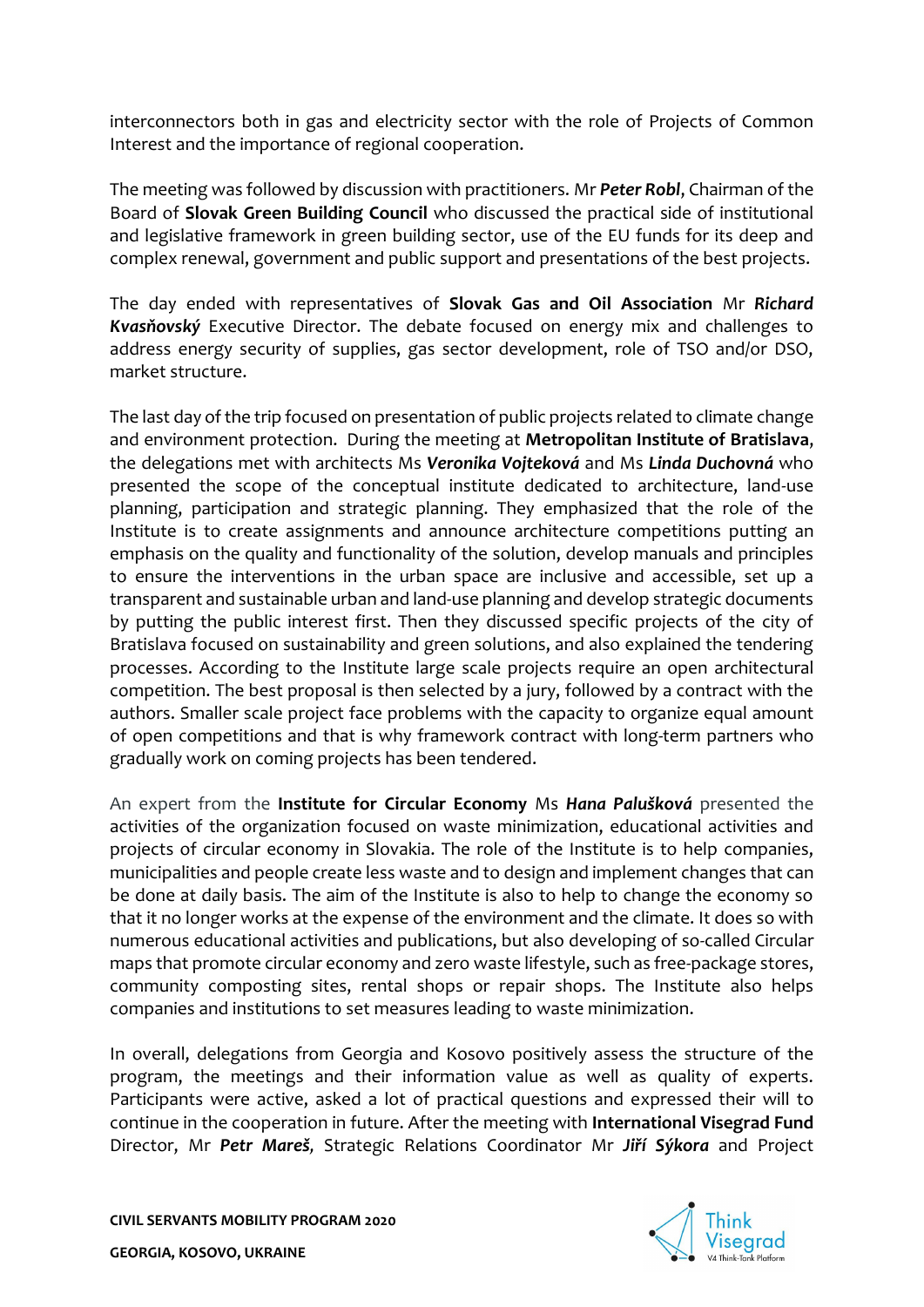Manager Ms *Orsolya Rigó* they stressed the necessity of the Civil Servants Mobility Programme (and other similar activities) for both of their countries as they see the exchange of experience as one of the crucial part of their reform effort. They suggested to organize program and concrete projects more specifically – only for specific institutions and/or departments, i.e. not mixing the institutions but rather just departments of one institution.

# **BRATISLAVA\_26 September – 2 October 2021 (Ukraine)**

Participants

| Oleksii Solomin    | senior officer of the border control organization department,<br>State Border Guard Service of Ukraine                                                                                    |
|--------------------|-------------------------------------------------------------------------------------------------------------------------------------------------------------------------------------------|
| <b>Anton Lysak</b> | officer of the international border cooperation and border<br>representative work section, State Border Guard Service of                                                                  |
| Hanna Taburianska  | Ukraine<br>Chief Specialist of the Department of Prevention of Illegal<br>Migration, Readmission and Expulsion Department for<br>Foreigners and Stateless Person, State Migration Service |
| Serhii Moskalenko  | Ukraine<br>Border management specialist, Embassy of Ukraine in<br>Slovakia                                                                                                                |

The main focus of the study trip of civil servants in Slovakia organized by the **Research Center of the Slovak Foreign Policy Association** that took place under the title Safe and inclusive border between Ukraine and Slovakia was integrated border management between Slovakia and Ukraine. During the meetings, participants gained knowledge about the institutional and legislative framework as well as governance in the field, reform experience and the current measures of the respective institutions, including their competencies, interactions and opportunities for international and mutual cooperation in the field.

The official working program for the expert group from Ukraine was organized into the five working days and combined various meetings in order for the experts to discuss and share governmental experience, i.e. state organizations, ministries and their agencies and the first-hand knowledge of legislative and institutional framework in practice. The program of the study trip thus consisted of a series of meetings with leading representatives and experts of the official Slovak institutions, governmental agencies, companies (focused on using innovative solutions) and independent experts.

Considering the situation with pandemics and measures taken by the Slovak government, 2 Ukrainian participants from Custom Service of Ukraine did not join the study group on account of not being vaccinated. As hosting institution was informed only 2 days before their supposed arrival, we asked the Ministry of Foreign Affairs of Ukraine to nominate representative being responsible for border management and is currently serving at the Embassy of Ukraine in Slovakia.

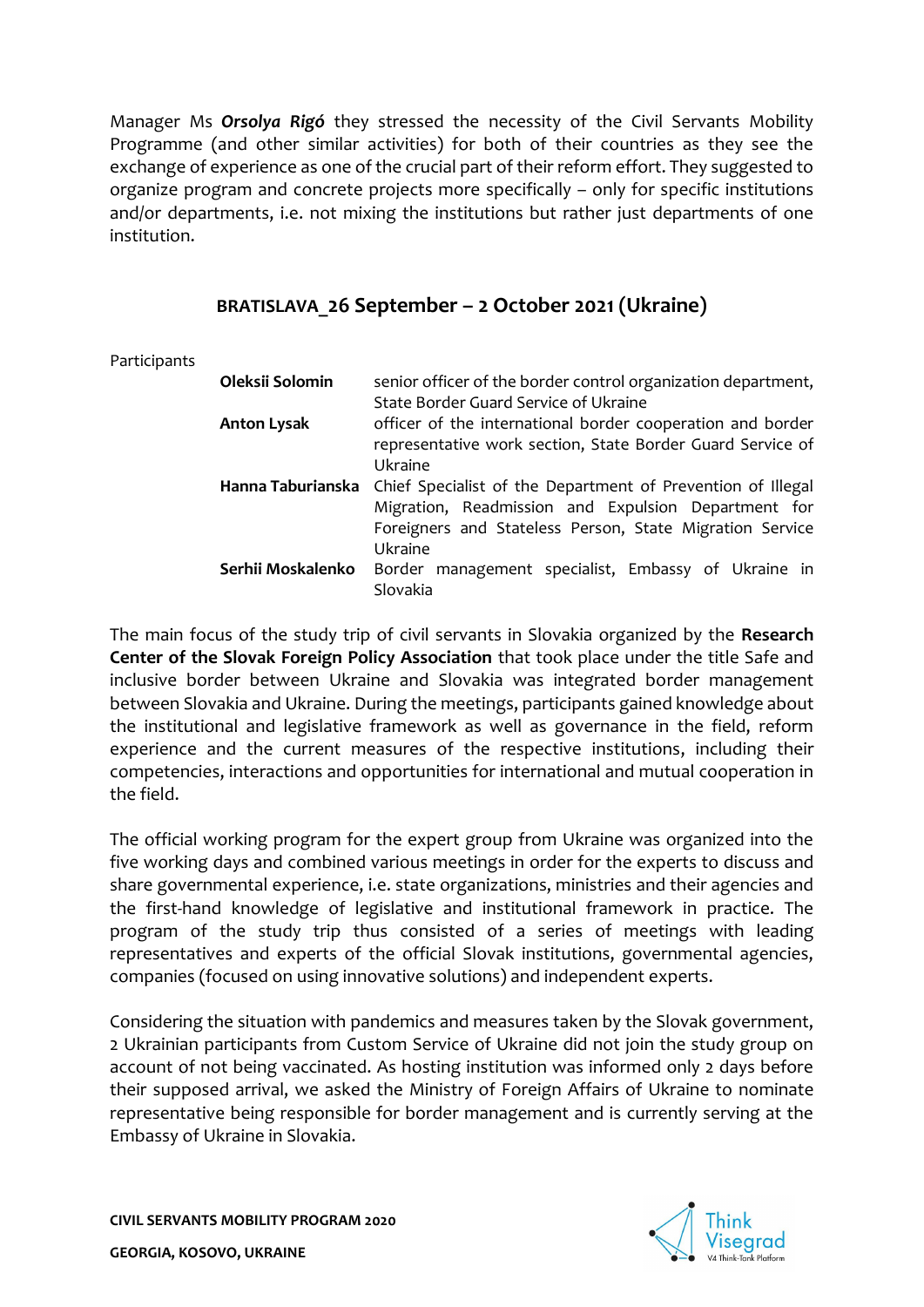The team of Ukrainian experts (1 from Migration Office, 2 from Border Office of Ukraine and 1 that join the group on behalf of Custom Office of Ukraine) was officially briefed and received by the RC SFPA's analyst of economic and development policy program *Peter Brezáni* and financial manager *Jitka Ivančíková* upon arrival during the orientation meeting. The program, agenda and changes to agenda were discussed. Participants also suggested 1 extra topic regarding the border control to be added to their program. (after the consultation with Border Police in Slovakia, the topic was included)

Given the structure of the study group and competencies that Migration, Border and Custom Offices in Ukraine have, we started the program at the **Migration Office of the Slovak Republic***.* Ukrainian delegation was received by the team of experts headed by Ms *Petra Achbergerová*, head of Migration and Integration Dpt. who officially welcomed all experts and shortly presented the activities of Migration Office. The discussion with Ms *Iveta Zraková*, procedural Dpt., Ms *Blanka Timurhan*, head of Documentation and Foreign Cooperation Dpt., Ms *Frederika Holleinová*, Organization and Legal Dpt., Ms *Veronika Mikušiaková,* Mr *Pavol Plzák,* Mr *Drahomír Marko* of Dublin Center Dpt., Ms *Janka Janovičová,* Head of Unit of Asylum Facilities and Ms *Amra Sarajlić* from Migration and Integration Dpt. then focused on detailed competencies of the Office, migration policies and strategies of the Slovak Republic, asylum procedures, integration projects and Dublin Center.

In the afternoon, the group paid visit to **asylum camp in Rohovce** that is run by the Migration Office, where they were received by the Director of the camp Mr *Peter Privitzer*, who presented the work and operation of the center and gave participants a detailed tour through the camp facilities. The delegation has also opportunity to discuss the situation and procedure with asylum seekers, that were present in camp.

The second day started with series of presentations and expert debates at the **Bureau of Border and Foreign Police of the Slovak Republic***.* Due to the fact, that many topics and activities that are in Border and Foreign Police portfolio in Slovakia are also in portfolio of Migration Service of Ukraine, the meetings (and perhaps coordination) with the Slovak counterparts were even more important.

The goal of first day's over 7 hour-long series of meetings were to give an overview and discuss wide range of topics of interests. The first one was the application of the IT technologies at the border control. Discussion with Mr *Roman Pochylý*, Director of Risk Analyses Dpt. concentrated on control mechanisms, monitoring, risk assessment and also on the plans of Border Policy towards the future. During the next meeting, the group discussed the issue of human trafficking and trade of humans with Mr *Marek Bango*, Coordination Unit of the National Unit for Combating Illegal Migration. Eventhough, there is no issue between Ukraine and Slovakia in this topic, the overall problems and situations were similar for both countries and that is why Ukrainian colleagues shared also their experience and discussed the solutions. The last meeting of the day was dedicated to technologies applied at the border surveillance. The Chief Technical Officer from Sobrance

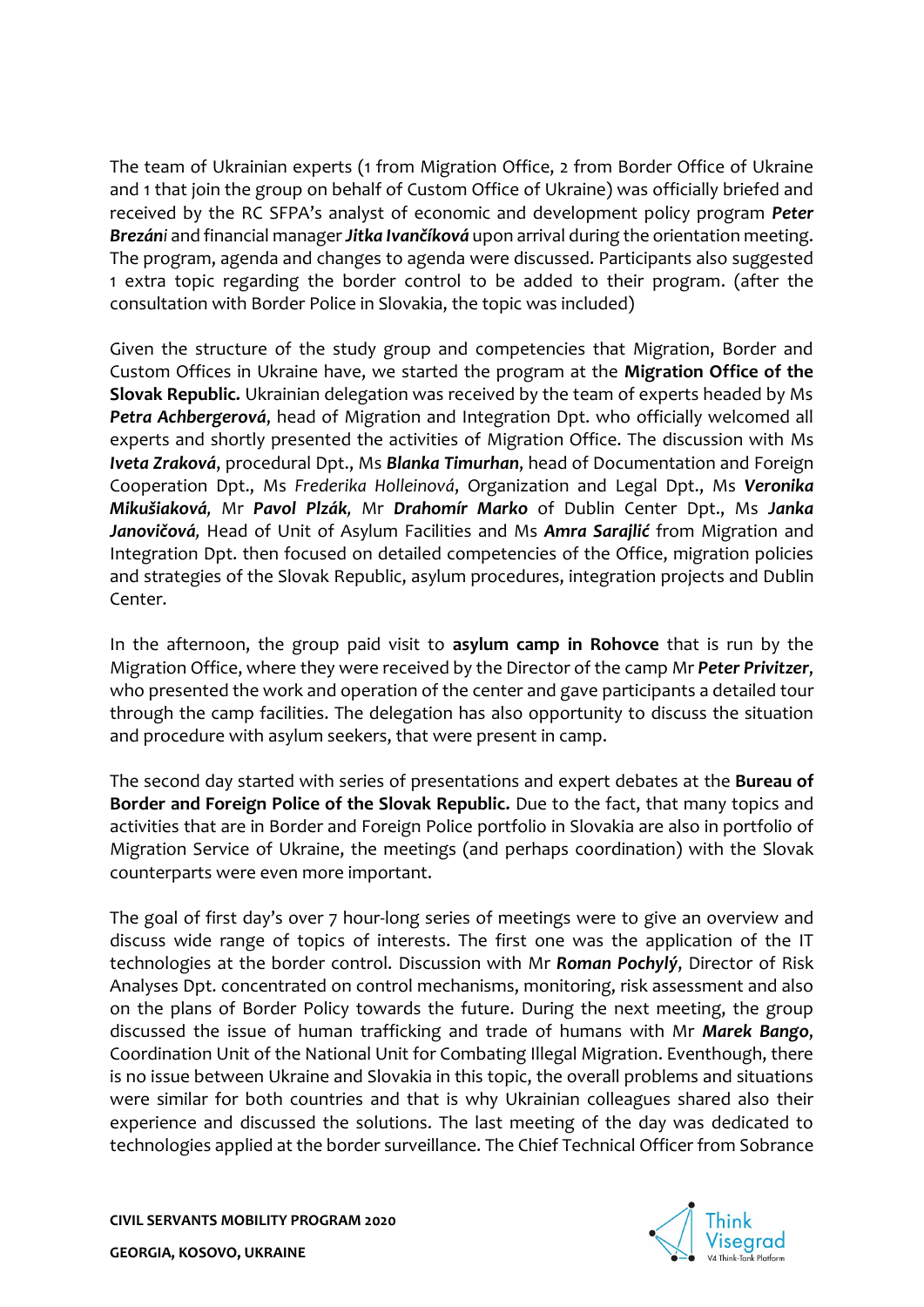Border Police detachment Mr *Ján Kostičák*, presented the very practical information from Slovak – Ukrainian border, although within the limits that such a delicate topic provides.

On Wednesday, September 29, the group continued with meetings at the Border Police. The two meetings were chaired by Ms *Milada Bucseková* and Mr *Martin Oravec* of Department of Border Policy. Topics such System of Border Surveillance EUROSUR, Application of the EU procedures and standards in the field of the border control and readmission policy were discussed very vividly and participants agreed to remain in contact and discuss it further with more participants online and more opportunities for mutual cooperation when dealing with the aforementioned issues.

In the afternoon, the Ukrainian experts moved to the premises of **Financial Administration** (**Custom Administration)** where they participated at presentation of Mr *Miloš Kozák* and Ms *Silvia Vašková* both representing Financial Administration´s Criminal Office on Combating the Drug and Arms Smuggling. Due to very high relevance for Ukrainian colleagues and due to high relevance for Slovak – Ukrainian border, 13 other representatives of Custom Office of Ukraine took part in the meeting online and actively participated in discussion thereafter. Both speakers presented very concrete cases, approaches of Slovak custom administration and results.

The second meeting at the Custom Administration also focused on very practical aspect of custom officials' performance, i.e. technologies applied at the customs controls at the external border of the European Union. Mr *Michal Duška*, from Custom Administration of the Financial Administration of the Slovak Republic not only presented concrete technologies, but also showed examples of the cases that were solved thanks to the use of the mentioned technologies. Colleagues from Ukrainian side also shared their experience and both sides agreed to cooperate even further in this field.

During Thursday, the group participated on the field trip to village of Gajary, to the Canine Training and Management Center of the Financial Administration. The head of the Department of Cynology, Mr **Milan Dibala** presented the cynology program of the Financial Administration, its history, reasons and advantages of using dogs for customs and border controls, international cooperation and methodology of training and provided colleagues from Ukraine with concrete statistical data. The field trip ended with practical demonstration of obedience, drug as well as cigarettes sniffing dogs and attack dog training.

In the afternoon, the group returned to Bratislava (Financial Administration) and continued with their program with Ms *Janka Nemčovská*, Head of the Department of Risk Management and Analysis at the Financial Administration of the Slovak Republic on the topic of Risk management system during customs control. The presentation combined concrete information on risk management agenda in Slovakia, tools used for risk assessment, systems (ERP2), databases, creating the risk profile with open debate not only with participants present on the spot, but also with the group of 15 Ukrainian participants that took part at meeting online.

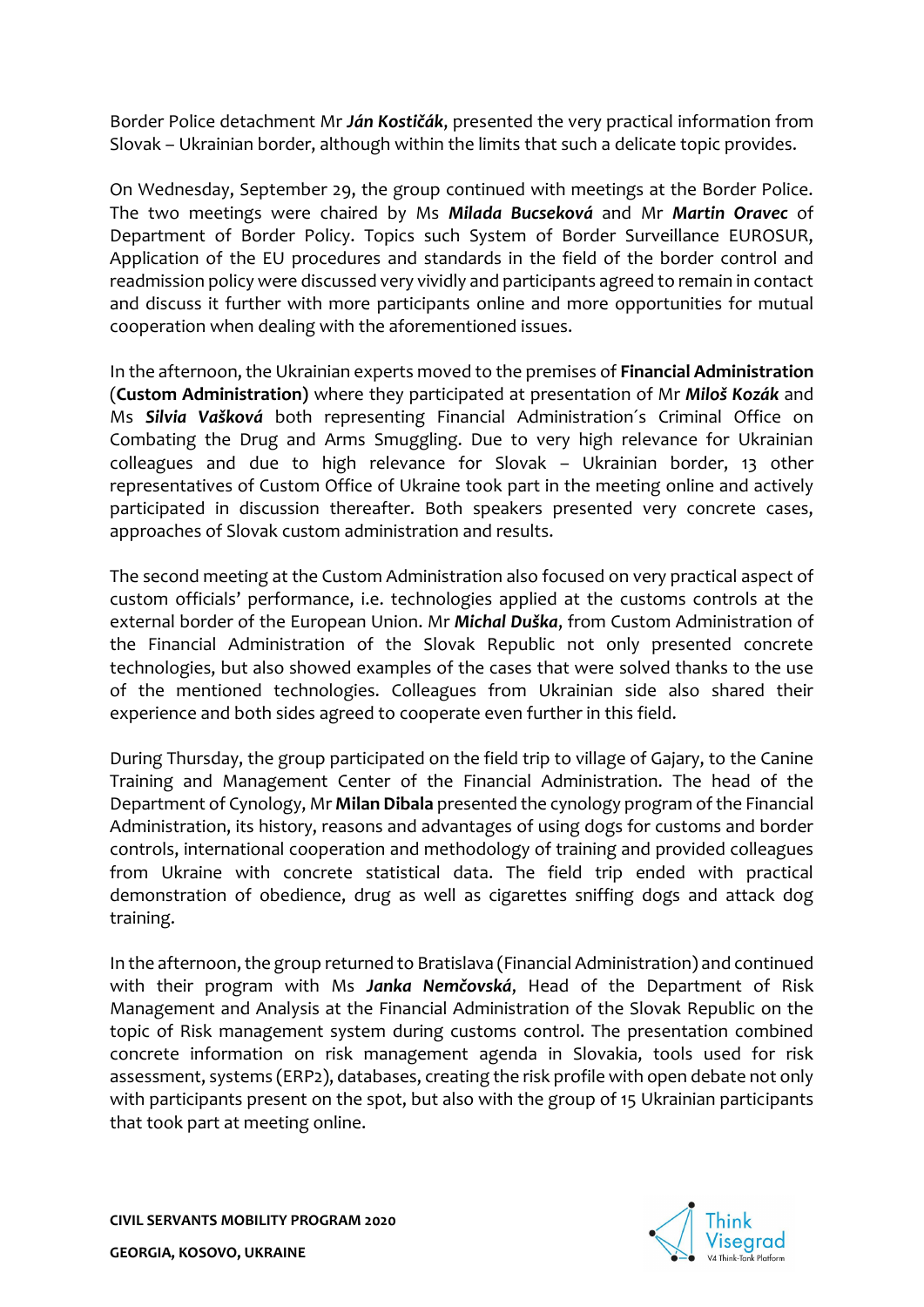The last day commenced with visit to **Bratislava airport** and presentation of border and custom procedures in practice. Mr *Pavol Buza*, director of Department of Border Control presented the airport department of the Border Police, legislation, roles and responsibilities as well as procedures, technologies used, communication, risk analysis. Then, Mr *Jozef Bernát*, Department of Border Control discussed the new trends and new ways as well as specific of detecting illegal migration (forging passports). The meeting with representatives of Custom Administration with same structure ended official expert part of the program of Ukrainian experts in Slovakia. The visit to Bratislava airport ended with the airport tour and demonstration of both, border and custom control on flight that landed during the visit.

In overall, delegation from Ukraine positively assess the structure of the program, the meetings and their information value as well as quality of experts. Participants were active, asked a lot of practical questions and expressed their will to continue in the cooperation in future. Representatives of Border and Custom Services of Ukraine remained in contact with their Slovak counterparts.

After the meeting with **International Visegrad Fund** Director, Mr *Petr Mareš,* Strategic Relations Coordinator Mr *Jiří Sýkora* they also stressed the necessity of the Civil Servants Mobility Programme (and other similar activities) for their country as they see the exchange of experience as one of the crucial part of their reform effort. Especially when something such as border between the two countries is involved. They suggested to organize program and concrete projects more specifically – only for specific institutions and/or departments, i.e. not mixing the Border, Migration and/or Custom Services but rather just departments of one institution.

# **PART 2 – HUNGARY**

# **BUDAPEST\_03–09 October 2021 (Kosovo)**

Participants

| Delvina Hana Bakija   | Director of Department for Economic Analysis and Agriculture          |
|-----------------------|-----------------------------------------------------------------------|
|                       | Statistics, Ministry of Agriculture, Forestry and Rural Development   |
| Doruntina Shala Hoxha | Senior Officer for Quality Infrastructure and Notifications, Ministry |
|                       | of Industry Entrepreneurship and Trade                                |
| Agnesa Jashari        | Adviser to the First Deputy Prime Minister, Government of the         |
|                       | Republic of Kosovo, Office of the Prime Minister                      |
| Adelina Maksuti       | Head of Division for Economic Analysis in Department for              |
|                       | Economic Analyses and Agriculture Statistics, Ministry of             |
|                       | Agriculture, Forestry and Rural Development                           |
| Saranda Stublla       | Advisor to the Minster, Ministry of Local Government                  |
|                       | Administration                                                        |

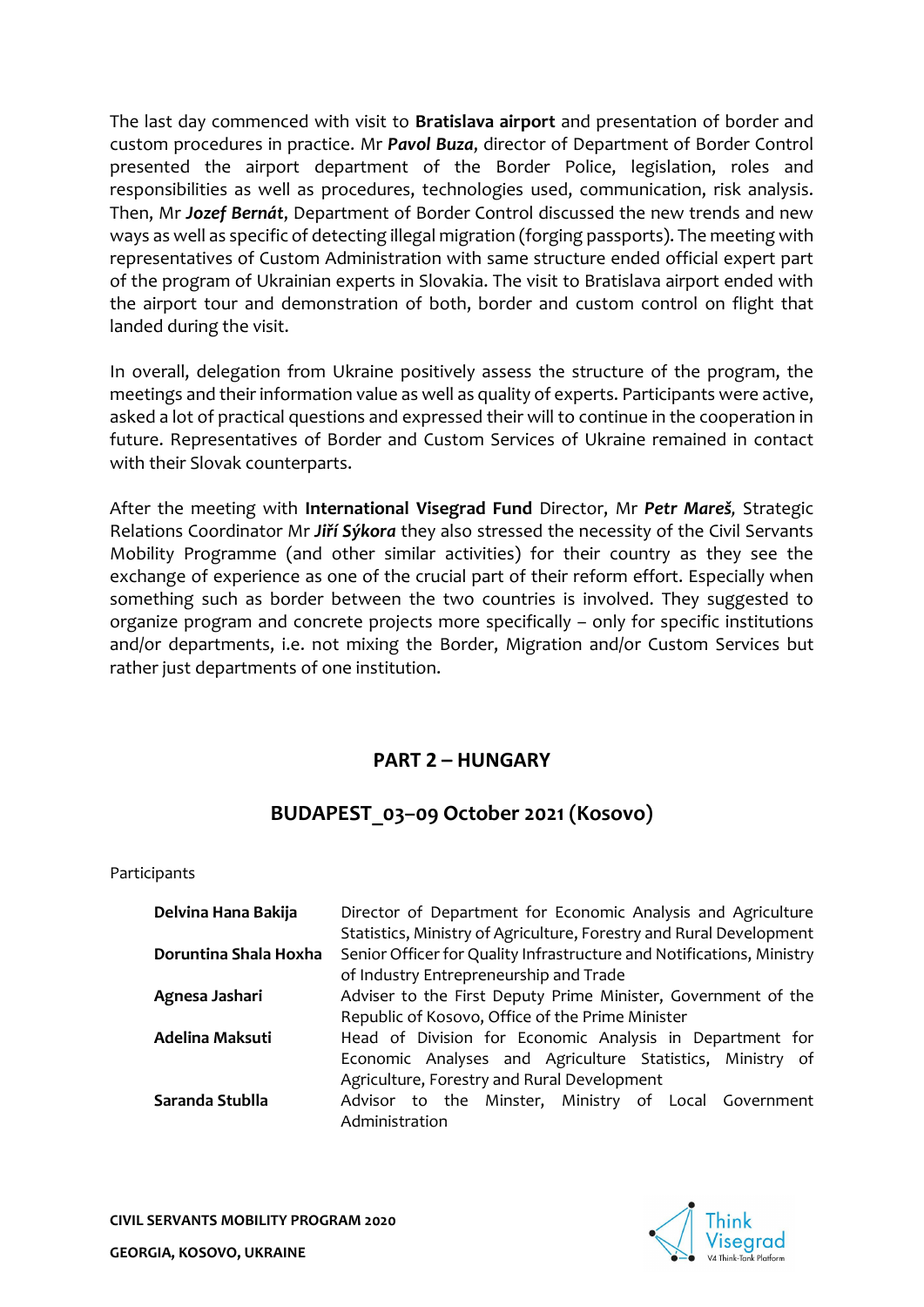The participants' fields of work varied from diplomatic/political issues to the appointed sectorial policies of EU integration. The study trip reflected on this diversity: the meetings gave an insight into the Hungarian coordination mechanisms from legal, financial, and technical perspectives as well as opened the floor for discussions on current challenges of the EU–Western Balkans relations.

The week-long program offered the opportunity for the participants to share their experience on the political and technical sides of the EU integration process as well as introducing good practices in the fields of economic diplomacy and agriculture. The meetings with representatives of Hungarian institutional units/departments gave them the chance to get to know Hungary's experience in the EU integration and its stances on the future of enlargement.

October 4th began with a visit to the **Western Balkans Green Center (WBGC)**, where colleagues from the **Ministry for Innovation and Technology** (Dr. *Péter Holicza*, Climate Policy Advisor and *Barbara Kovács*, Head of Unit, Climate Policy Department) were also present. On behalf of the WBGC, Mr *László Örlős*, PhD, Managing Director, presented the objectives and activities of the Center, and explained its operation. The participants were also able to get acquainted with the current projects running in Kosovo, among other things the initiatives aiming at local water management and air pollution were introduced. The delegation was particularly interested in the tender system and the possibilities for cooperation between Hungarian and Kosovar companies. Both sides agreed that the most important goal during the green transition is to make it as painless as possible for the people, and this can only be achieved by sending a message that green transition would create jobs.

The afternoon continued with a visit to the **Hungarian Chamber of Commerce and Industry**. On behalf of the Chamber, Ms *Mária Tényiné Stark*, International Director, and Mr *Attila Galambos*, Chairman of the Western Balkans Committee, were present. After a short introduction about the activities of the Chamber, the participants had a long discussion with Mr Galambos about the possibilities of developing the Kosovar-Hungarian trade relations. Mr Galambos highlighted that the personal connections are the most important ones–and not the common language–regarding trade relations in the Western Balkans, and with its geographical and cultural proximity Hungary has this advantage. The main issue from the delegation was the prospects of exporting from Kosovo.

The delegation spent Tuesday morning at the **Ministry of Foreign Affairs and Trade**. First, Mr *Dávid Hegyesi*, Deputy Head of the **Department for Export Development**, received the civil servants and gave a short presentation on the organizational structure of the MFA. In doing so, he covered how the foreign economic departments have been integrated into the Ministry, how these changes work and what results they have been bringing since 2014. Seeing the increase in export indicators, the delegation showed a strong interest in the export structure, but questions were received regarding experiences with Kosovo companies as well.

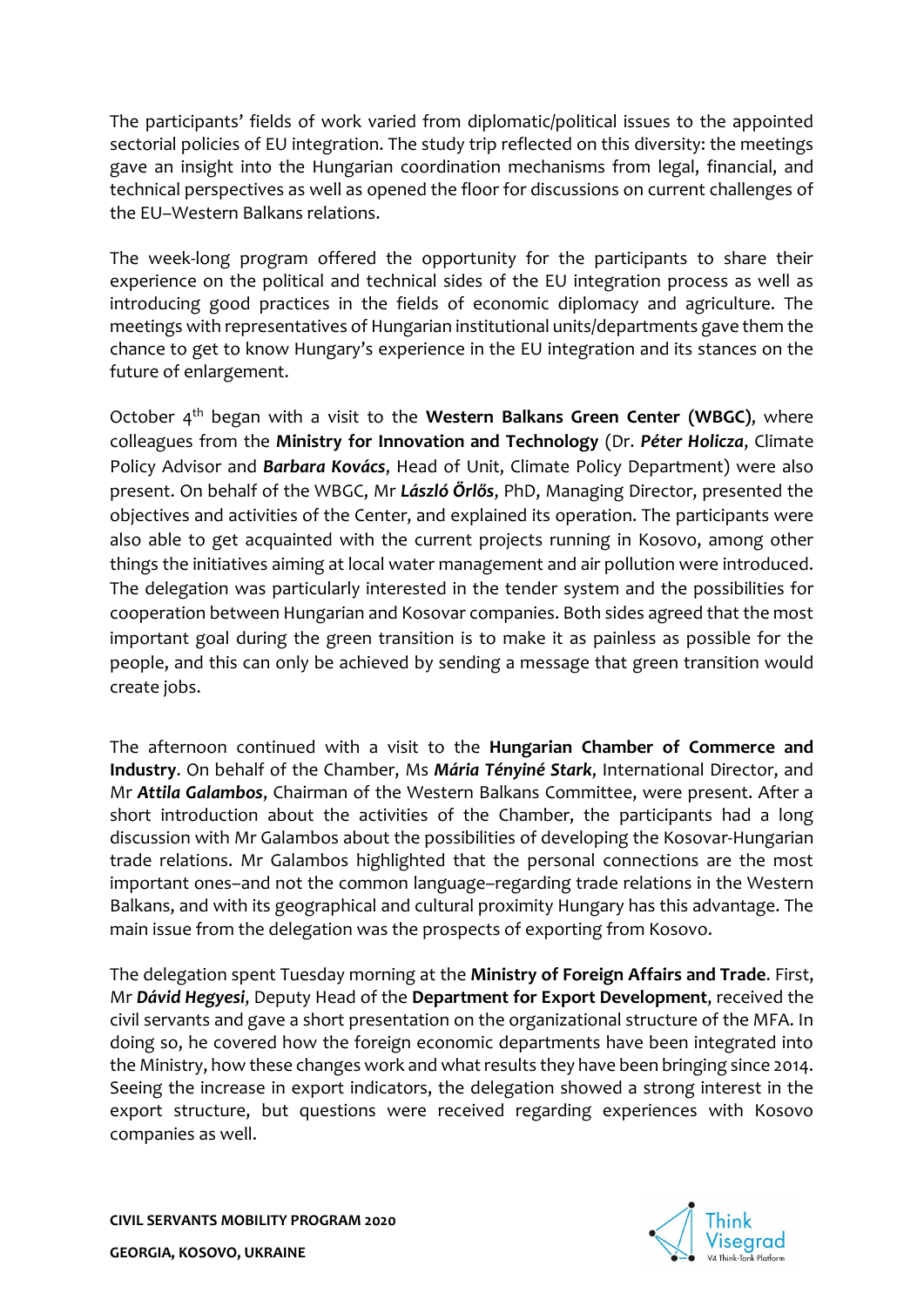The visit to the **MFA** continued with a meeting with the Head of the Western Balkans Department*,* Mr *András Klein*. In his introduction, Mr. Klein focused on the current state of the European Union accession process of the Western Balkans and how Hungary evaluates the situation. In his view, enlargement is stalled, and no political move is expected to promote it. Going through the problems country by country, he concluded that the biggest challenge is that states are linked in the minds of the decision-makers, meaning that one problem in one state appears like a problem in every country. At the same time, he stated that Hungary continues to support the accession of the Western Balkans to the EU, which is in the national security and economic interest of Hungary.

The next day began with a visit to the **Ministry of Justice**, where Mr *Oszkár Ökrös*, State Secretary for European Union Affairs, received the delegation. Mr Ökrös began his speech with in-depth information about the Ministry and its organizational structure, and then elaborated on Hungary's experience in implementing the EU law during the accession process that might be beneficial for the Western Balkan countries alike. On Wednesday, the EU–Western Balkans Summit took place in Slovenia; in this regard, Mr Ökrös stressed that Hungary also supported the position that the final declaration must include enlargement and not only an EU perspective for the Western Balkans. As in Hungary the Ministry of Justice oversees the Conference on the Future of Europe (CoFuE), Mr Ökrös pointed out that the Western Balkans must be the part of the CoFuE: instead of deepening, the EU should be widened with the integration of the Balkans.

The delegation further met with Ms *Krisztina Varju*, Ministerial Commissioner for the Hungarian V4 Presidency. Ms Varju began her speech with a review of the Hungarian V4 Presidency, during which she laid down that Hungary is committed to regional integration and its aim is a strong Central Eastern Europe as well as maintaining pragmatic relations with the East and the West. Ms Variu then turned to how the V4, as a form of cooperation, helped Hungary's EU integration: in addition to serving as a coordination mechanism for the participating countries, it also encouraged information sharing, so V4 can also set a good example for the countries of the Western Balkans.

(The V4 Presidency posted on their Twitter account about the meeting: [https://twitter.com/V4\\_PRES/status/1446045562026004485\)](https://twitter.com/V4_PRES/status/1446045562026004485).

On October 7<sup>th</sup>, the group visited the **Hungarian Export Promotion Agency (HEPA)**. Head of Institutional Relations *Levenete Kardos*, Director of the Directorate of Subsidy Programs *Anett Lehóczki* dr., and *Máté Kurin* from the International Business Development Support Department (Balkan countries) highlighted the National Export Strategy (2019). They also talked about the work of the Agency in relations to Kosovo: about the regional office in Belgrade (HEPA Balkan), the Enterprise Europe Network and the Western Balkans Investment Scheme. Participants showed great interests in how the Agency could be at service of small-and medium-sized enterprises planning to conduct export activities– something that Kosovo is currently lags. They agreed that Kosovo has a lot to offer to foreign companies and country also has potentials in the fields of tourism and ICT too. According to the participants, Kosovo needs expertise and investment in the agricultural sector (i.e. cultivation), water management, sustainable transportation and digitalization.

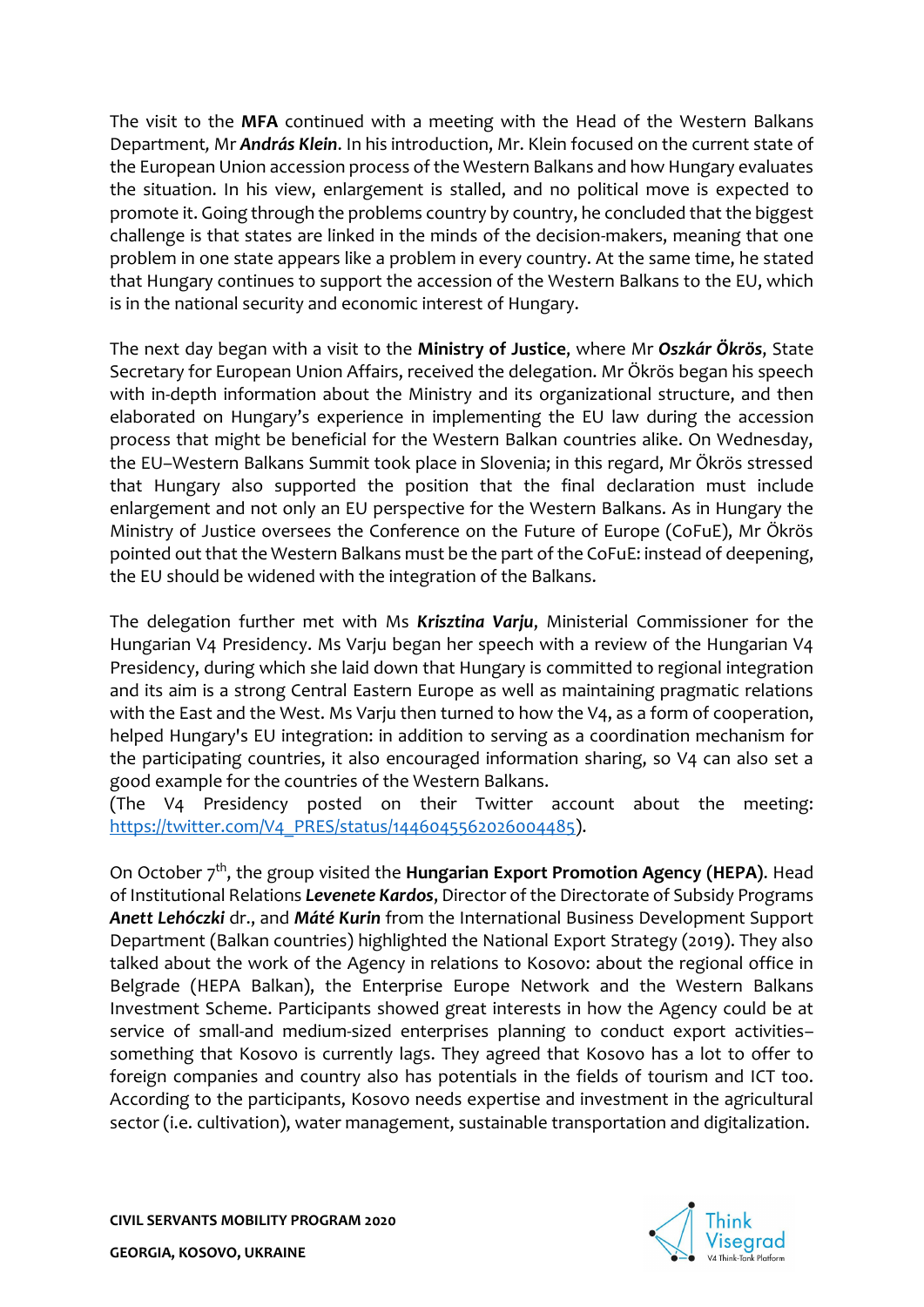The last day started with a visit to the **Hungarian Chamber of Agriculture** where Head of Foreign Affairs Unit Ms *Andrea Győrffy* dr., Knowledge-transfer Expert Ms *Ágnes Jakab Gáborné* and CAP Expert Ms *Dóra Horváth* welcomed the delegation. They briefed the civil servants about the structure and the diverse portfolio of the Chamber with a particular focus on the Hungarian land use and the work of the so-called rural economists (rural consultants). As for the EU's Common Agricultural Policy (CAP), the emphasis was placed on strategic planning: how and through which EU mechanisms (Copa-Cogeca) can the Chamber represent the interests of Hungarian farmers on a national and EU level(s). Participants were also interested in the Farm Advisory System (FAS) and on the work of the Agricultural Knowledge and Innovation Systems (AKIS).

On Friday afternoon participants visited the **"One with Nature" World of Hunting and Nature Exhibition** at HUNGEXPO. They showed particular interest in the newest technologies applied in Hungarian agriculture as well as the variety of interactive programs and installations at the exhibition. After a week of professional meetings, the group further exchanged thoughts during a farewell dinner.

Participants expressed their special gratitude towards EU Integration Expert Ms *László Domján*, the Hungarian Embassy in Pristina and the Institute for Foreign Affairs and Trade for organizing the study visit. They left Budapest with the strong belief that they will be able to incorporate their newly acquired experience to their work as well as they could serve as bridges between Hungary and Kosovo in the fields of economic diplomacy and agriculture.

# **BUDAPEST\_03–09 October 2021 (Kosovo)**

Participants

| Nunu Mitskevichi       | Deputy Minister, Ministry of Education and Science of Georgia |
|------------------------|---------------------------------------------------------------|
| Giorgi Amilakhvari     | Deputy Chairman, Education and Science Committee, Parliament  |
|                        | of Georgia                                                    |
| <b>Revaz Javelidze</b> | Deputy Head, Administration of the Government of Georgia      |
| <b>Nino Chelidze</b>   | Executive Director, LEPL - International Education Center)    |

The **Centre for Euro-Atlantic Integration and Democracy** hosted a four-member delegation from Georgia. The delegation was welcomed on Monday (8<sup>th</sup> November), by the Executive Director of CEID, *Dániel Bartha* and project assistant *Zsófia Bíró*. In 2021, following consultations between the Georgian and Hungarian sides, the program was aimed to present the internationalization of Hungarian higher education, as well as Erasmus partnership opportunities to Georgian officials, in line with Georgia's goal of becoming an Erasmus partner country.

The program was established to serve as a guideline for the Georgian partners and to help them gain a deeper insight into Hungarian public administration institutions, universities and other institutions related to the internationalization process of Hungarian higher

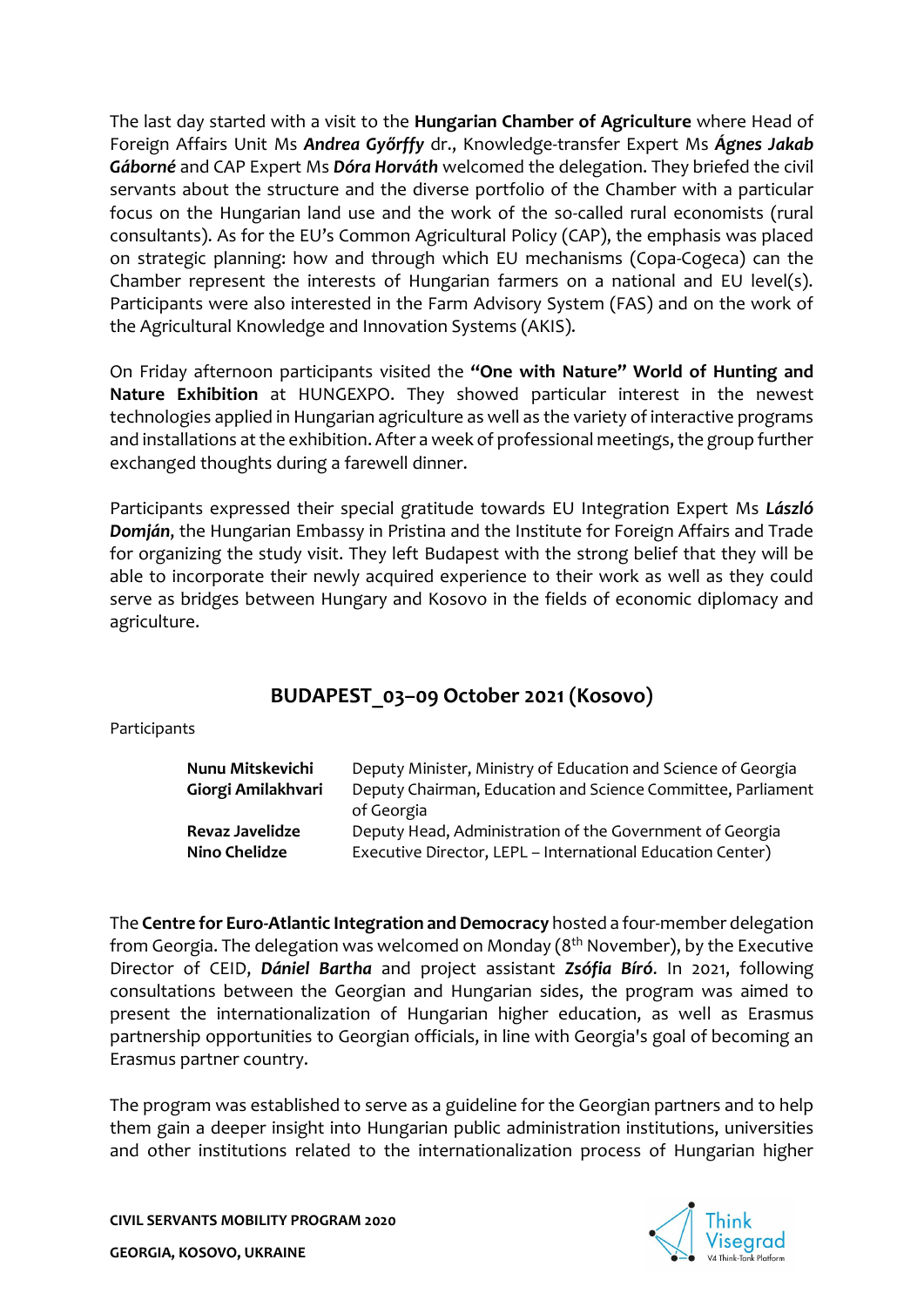education. All of the meetings included a presentation or a general discussion, answering questions from participants, reviewing best practices, and providing particular instances. The goal was to meet the requirements and aspirations of the Georgian participants.

On November 8<sup>th</sup>, the participants were hosted by the representatives of the V4 **presidency** in Budapest, Ms *Krisztina Dóra Varju* Ministerial Commissioner for the Presidency of the Visegrad Cooperation and Mr *András Lázár*, V4 Coordinator of the Ministry of Foreign Affairs and Trade, where the basic principles and goals of Hungary's 2021/2022 V4 Presidency were laid out.

The next meeting was held at the **Ministry of Foreign Affairs and Trade**, where Dr. *Orsolya Pacsay-Tomassich,* State Secretary for the Hungarian Diplomatic Academy and the Stipendium Hungaricum Program welcomed the delegation. The meeting successfully identified possible points for cooperation between Georgia and Hungary, regarding the Stipendium Hungaricum Program.

On November 9<sup>th</sup>, Ms Judit Lannert, educational researcher and Senior Fellow at **Equilibrium Institute of Budapest** gave a presentation on Hungarian higher education in international comparison.

The delegation later visited the **Budapest Business School –University of Applied Sciences**, hosted by Dr. *Gábor Réthi* Faculty Head of International Affairs, and Ms *Denissza Blanár* Head of the Office of International Relations and Mobility.

The next day, as a focal point for the internationalization process in education, the Georgian representatives visited the **Tempus Public Foundation**, where they were presented with four different topics, relating to higher education, internationalization and Erasmus +. Mr *Szabolcs Bokodi*, Director of Higher Education in the foundation, gave an overview of the current state of higher education, specifically mentioning the high level of political and policy consensus around the importance of the internationalization of higher education and Hungary's alignment to the joint European policy goals. Tempus Public foundation works to achieve the European Leuven objectives, which aims to provide 20 % of the graduates in Hungary with international experience. The presentation also raised awareness of the challenges, especially brought by the COVID-19 pandemic as the international crises naturally resulted in a decrease in the number of applicants. Ms *Orsolya Jánosik*, representing the Study in Hungary Directorate gave a presentation on the internationalization of higher education and experiences about the Stipendium Hungaricum Program. As explained, one of the biggest challenges internationalization has to tackle is the diversification of study destinations, as most students apply to Western countries, while regional and neighbouring countries lack applications. Moreover, studying abroad with Erasmus especially in recent years has become financially challenging for most applicants. Ms *Zsuzsa Rozgonyi***,** Director of Erasmus +, talked about the public education system and vocational training.

On the same day, Mr *Balázs Hankó***,** Deputy State Secretary for Higher Education welcomed the Georgian delegation at the **Ministry of Innovation and Technology** and presented to

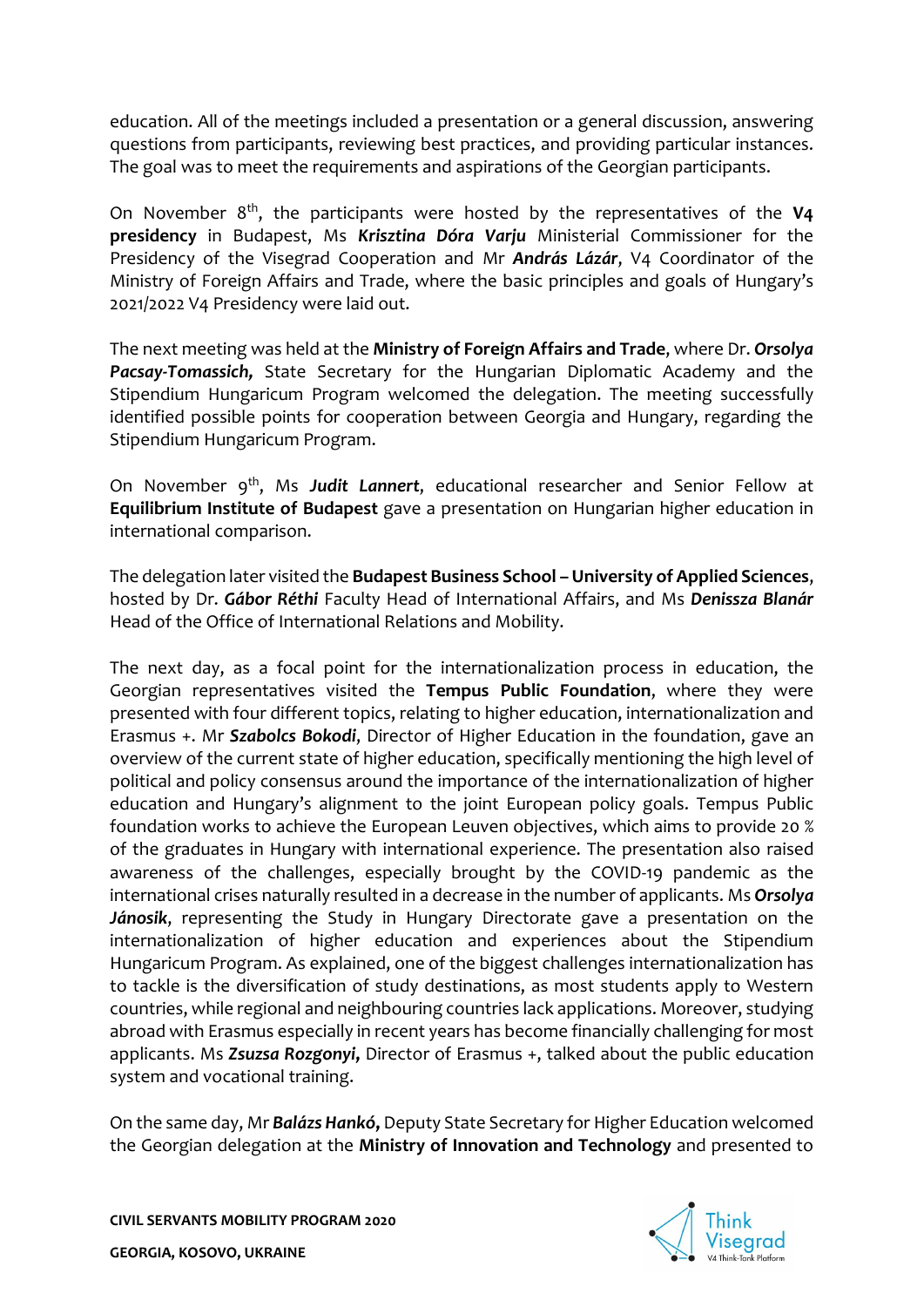the Georgian delegation the current state of Hungarian higher education and the ongoing restructuring process. Mr Hankó outlined the key roles the government plays in higher education and explained the newly implemented hybrid model, which means a new foundation-based system for higher education.

On the last day, the 12th of November, the delegation visited the **University of Public Service** where Ms *Boglárka Koller* International Deputy Rector of the University and Ms *Klára Breuer***,** director of international directors welcomed the delegation and held a general discussion about the university, which is the most important institution in the education of public officials and civil servants. The deans of the four departments held presentations to introduce their departments to the delegation.

As the last program, a visit to **Eötvös Loránd University** was implemented, where Mr *László Borhy***,** Rector of the University welcomed the delegation. Cooperation between ELTE and Tbilisi State University already exists. Mr *Imre Hamar***,** Deputy Rector of International Relations, gave an overview of the current state of internationalization of the university and answered all the questions posed by the participants.

During the four-day program the Georgian delegation met several government representatives and officials responsible for higher education and the internationalization of Hungarian higher education in key ministries; the **Ministry of Foreign Affairs and Trade and the Ministry of Innovation and Technology.** The delegation also visited three Hungarian Universities, where the internationalization process is successfully ongoing; **Budapest Business School- University of Applied Sciences, Eötvös Loránd University and the University of Public Service.** Moreover, **Tempus Public Foundation** has been visited as the key institution managing and organising the Erasmus program. The delegation also met an educational researcher to get the full view of Hungarian higher education. All of these institutions gave helpful information about the goals and institutional challenges higher education faces, and also gave detailed information on how to successfully manage the internationalization process.

# **PART 3 – CZECH REPUBLIC**

# **Prague\_22–28 November 2021 (Georgia)**

| Participants          |                                                                    |
|-----------------------|--------------------------------------------------------------------|
| Tamila Barkalia       | Deputy Minister of Internally Displaced Persons from the Occupied  |
|                       | Territories, Labour, Health and Social Affairs of Georgia          |
| <b>Tea Gvaramadze</b> | Head of the Social Policy Department of the Ministry of Internally |
|                       | Displaced Persons from the Occupied Territories, Labour, Health    |
|                       | and Social Affairs of Georgia                                      |
| Meri Maghlaperidze    | Director of the Care Agency                                        |
| <b>Bela Gogua</b>     | Deputy Director of the Care Agency                                 |

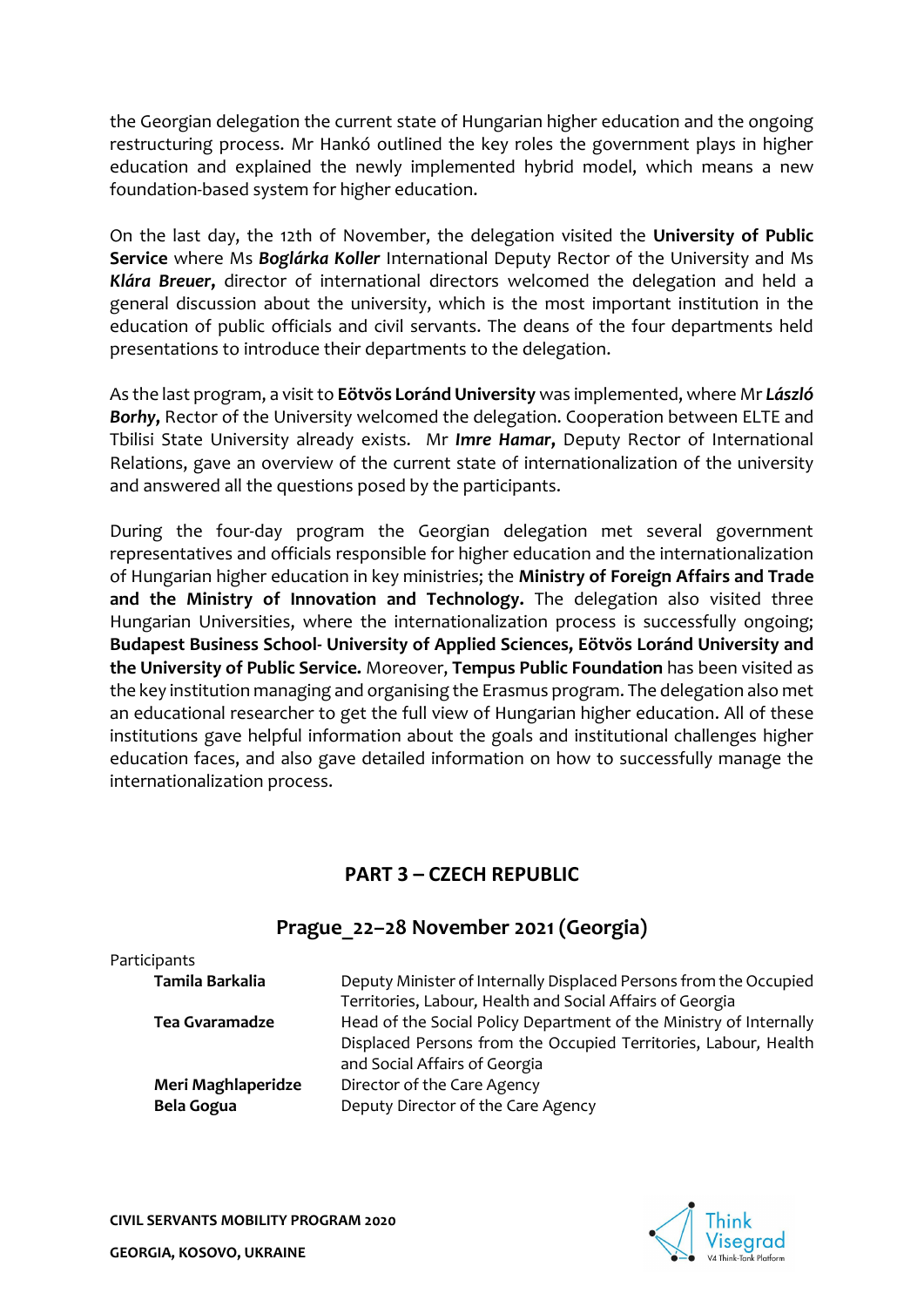The study trip for a delegation from Georgia was organized in Prague by **EUROPEUM Institute for European Policy**. The main focus of the programme was *the field of social services.* The main goal of this trip was to enable civil servants from Georgia to spend a week in the Czech Republic and to meet their counterparts or other experts in defined area. As for the social services, the organizers aimed to present through the various meetings the structure of the social system in the Czech Republic itself, the role of the social services in the legal framework, as well as in the educational process, the cooperation in the social area and the providers of the social services in the country.

Starting their study trip, the Georgian delegation met with Ms. *Zuzana Stancová***,** Head of Department – Resocialization and Reintegration Programs (RRP), **Centre of Social Services in Prague**. This meeting was focused to present the participants with a general picture of their work, both current and past, who they work with and what their processes look like. Even if the group from Georgia does not currently work with former and current prisoners, they appreciated their experience from working with the family members and acknowledged the importance of work in that particular field.

The following meeting was with Mr. *Mirek Adámek* from the **Czech Senate**. After an introduction of the group, the talk shifted to the general presentation of how are the social services legally framed in the Czech Republic, as well as the recent development in this area from the Senate perspective. Mr. Adámek explained in detail his agenda and what he is working on and where the Czech Republic and Georgia could cooperate even more. The group considers the Czech social system as a good example for their future development.

The last meeting was with Ms. *Andrea Vachtlová*, the representative from Diaconia, one of the biggest provider of social services in the Czech Republic. Diaconia Prague is one of three dozen facilities run by the **Diaconia of the Evangelical Church of Czech Brethren**, a Christian non-profit organization. They have been providing social services to children, youth and adults with disabilities, as well as support to their families since 1994. They provide the social, therapeutic, and counselling services.

The following day, we continued by a meeting with the **Charles University, Faculty of Social Sciences in Prague,** namely with Ms. *Olga Angelovská* and Ms. *Mirna Jusić*. They presented the social system in Czech Republic as well as the MA Degree Programme at the Faculty – Public and Social Policy Studies (PaSP), which aims to provide students with contemporary, relevant knowledge of policy-making processes and cultivate their analytical skills.

In the afternoon, the group visited the **Centre of Social Services in Prague 1,** which is supported by the City of Prague and provides the housing and social care for those in need. We were able to visit their facility (only the common spaces) and discuss how they work and also share the experience and ''lesson learned'' from both sides. Later on, the group met with the **Czech Development Agency** in Prague, where they not only discussed their ongoing cooperation but also charted some new ideas for the future.

The study trip continued by the meeting at the **Ministry of Labour and Social Affairs of the Czech Republic**, namely with Mr. *Pavel Janeček* and Ms. *Zuzana Zajarošová*. The meeting

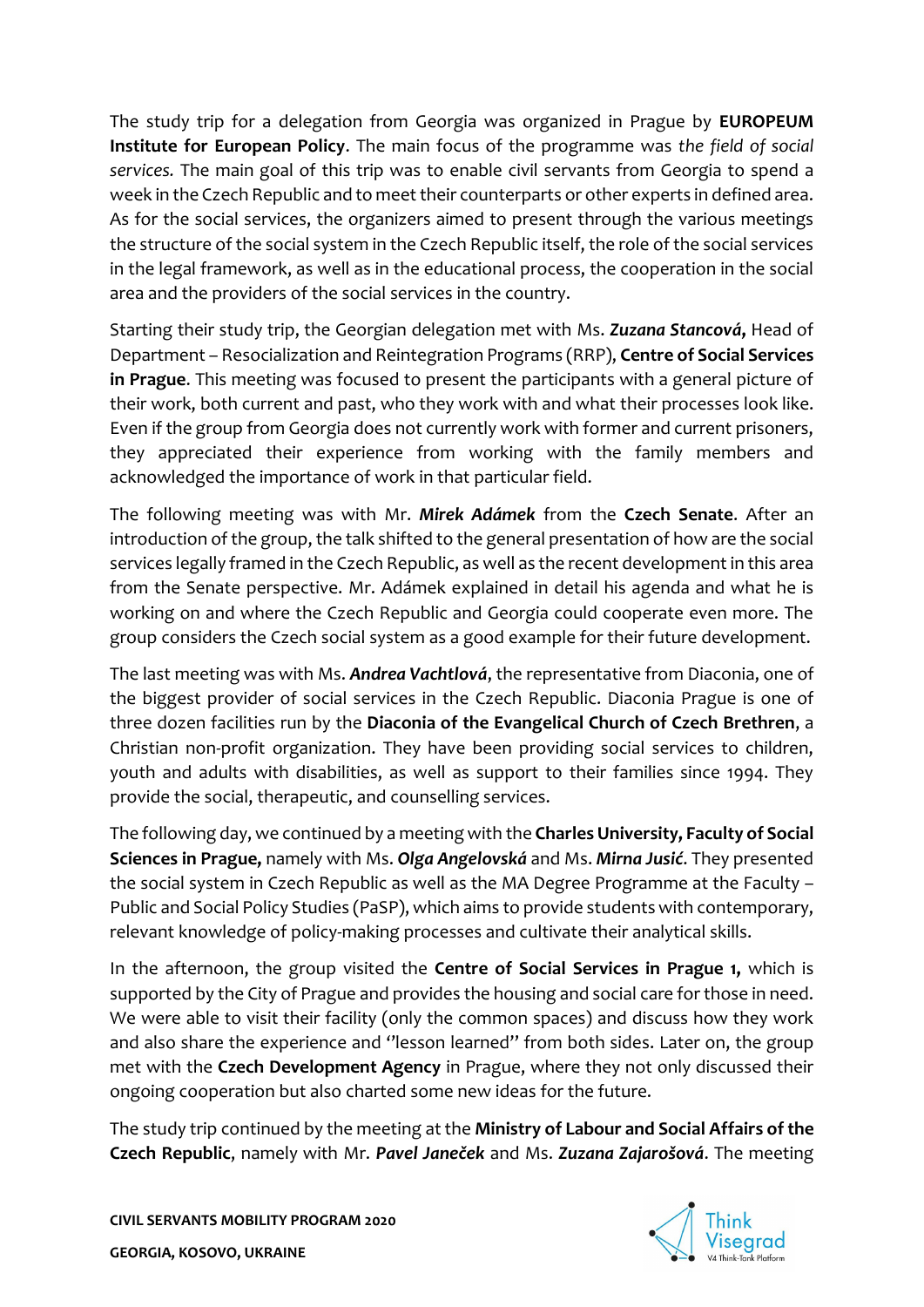took place directly at the Ministry. The main goal was to exchange the experience from both sides, discuss the possible developments and find the new ways how to cooperate in the future. The group was curious about the social system in the country and how they organize their work on the ground through the social facilities. After the meeting, the group had an informal lunch with the representatives from the Ministry.

The the delegation proceeded with a meeting with representatives from **STŘEP, Czech Centre for families**. The group visited their facility in Prague 3 and exchanged the experience and knowledge from their work in Georgia.

On the last working day, the organizers arranged two meetings – first one with the representatives from **Prague 1, Department of Social Services** and then with **Prague 10, Department of Social Services**, where they explained their social programme as well as the activities they are currently working on. Both parts of Prague are very active in terms of citizen engagement and work in the field. They also support social centres and public groups to encourage inclusion and help create a pleasant public environment.

Overall, the program of this study trip and the meetings received a very positive feedback from the Georgian delegation. Each of the visitors was satisfied for getting to know their counterparts in the Czech Republic, allowing them to build a base for a future cooperation among these countries. However, although presentations were very informative, because of the current situation with Covid-19 pandemic, they were not able to visit the providers of the social services in their facilities. All in all, each participant gave the program and its organization an excellent feedback, rating it with 5/5 points. This included the accommodation facility, as well as the accompanying free-time program.

# **PART 4 – POLAND**

# **Warsaw\_07–10 December 2021 (Georgia)**

| Participants       |                                                                                       |
|--------------------|---------------------------------------------------------------------------------------|
| Nino Gvasalia      | Advisor to the Mayor of Poti                                                          |
| Tamar Letodiani    | Chief Specialist State Administration of the Kvemo Kartli Region -<br>Capital Rustavi |
| Mirza Mamasakhlisi | Director of the Economic Department Kutaisi town                                      |

The study visit was organized by the **Polish Institute of International Affairs** in Warsaw. The participants of the visit were three representatives of municipal level local governments: **Kutaisi** and **Poti** and state authorities in the **Kvemo Kartli** region with the capital in Rustavi. The composition of the delegation, according to the rules of the CSMP programme, was selected by the coordinator of the visit, based on the recommendations of various institutions. Five persons were qualified to participate in the study visit,

**CIVIL SERVANTS MOBILITY PROGRAM 2020** 



**GEORGIA, KOSOVO, UKRAINE**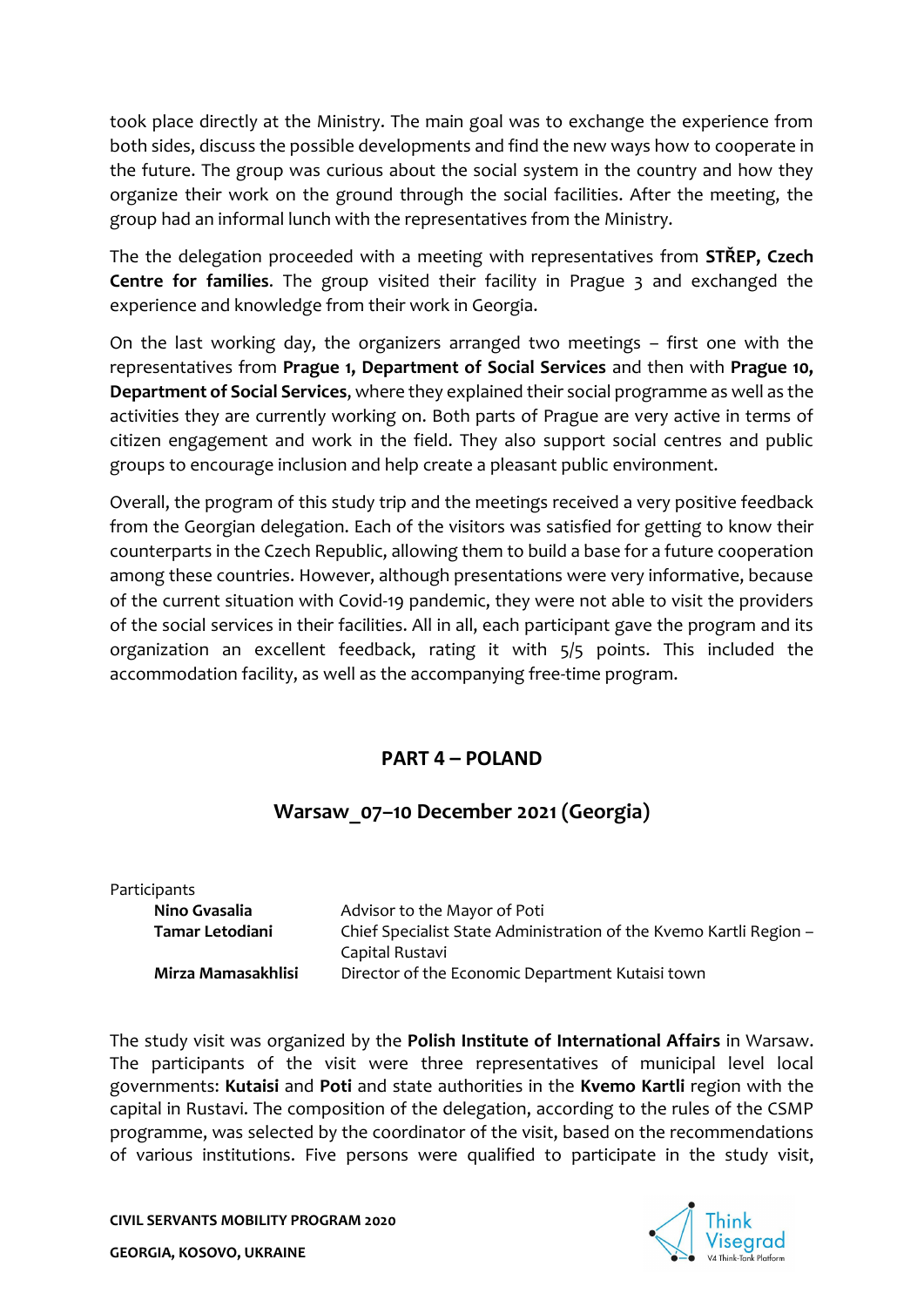unfortunately, just before the visit, one person resigned from participation due to personal reasons and another person could not enter Poland due to the tightening of the entry conditions caused by the coronavirus epidemics. The topic of the study visit was *Local development through attracting foreign investment, development of tourism and regional products*

All the meetings were conducted by the workshop method consisting in discussions, answers to participants' questions, discussion of good practices or presentation of specific examples. Maximum effort was made to respond to the expectations and needs of participants from Georgia. During each meeting, the delegation representatives asked many detailed questions. Particularly interesting for the participants from Georgia were the institutional solutions allowing for synergy of actors from various sectors and the instruments supporting development of enterprises in the form of tax relief, subsidies, public services for entrepreneurs, etc.

The first point was a visit to the **Targowa Creativity Centre**, which is owned by the **Municipal Office of the City of Warsaw**. It is an interesting example of a public-private partnership, as the management of the Centre has been handed over to a private entity, i.e. the National Chamber of Commerce, by way of a tender. The aim of the Centre is to support the development of start-ups, as well as to provide a range of advisory services for small and medium-sized local companies. The meeting entailed presentation of numerous instruments of support for entrepreneurs, acceleration projects for startups, networking events for business, support for the participation of companies in trade fairs abroad, etc.

The next meeting was held in the **Polish Agency for Enterprise Development** and was devoted to the *govLab project*. The project led by the Polish Agency for Enterprise Development is addressed to local self-government units. Its objective is to develop, in the form of workshops with representatives of self-governments, a catalogue of services to be provided by public administration in support of local entrepreneurs from various sectors. The developed catalogue of services is then implemented in individual local governments. Local governments participating in the project are selected through an open competition.

The meeting at the **Mazovia Development Agency** with the participation of the Directors of the Agriculture and Culture Departments of the Marshal's Office of the Mazovian Voivodeship was devoted to regional and traditional products. The representatives of the Office talked in detail about the procedure of recruitment, verification and the benefits for entrepreneurs with regard to applying for registration of regional and traditional products on the list. This topic is particularly interesting for participants from Georgia, because in Georgia there is a great potential for creating regional products. However, in Georgia they do not have a system for their promotion and support for their marketing. Another topic was the so-called creative industry, which combines culture and crafts with business. The participant of the visit from the town of Poti is currently preparing a strategy of the town in the field of cooperation between culture and business and promotion of the town through culture and creative activities. Hence, the meeting was particularly interesting for her.

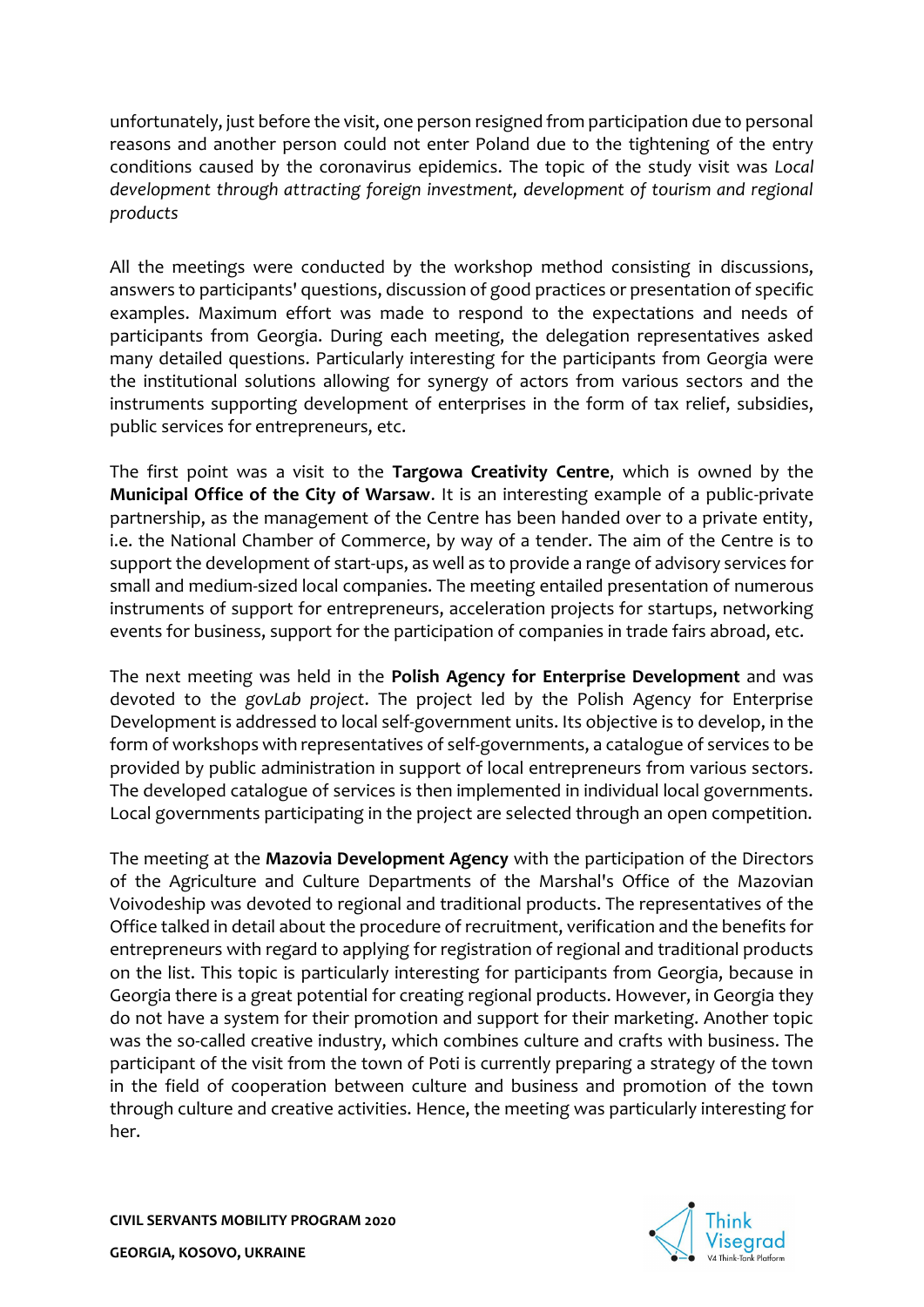The presentation at the **Polish Investment and Trade Agency** concerned the standards and good practices in serving foreign and domestic investors developed in the daily practice of the Polish Investment and Trade Agency activities. The participants from Georgia were interested in how to prepare investment offers of cities and regions for potential investors. Ways of working with investors, key issues which cities/towns and regions must take into account in order to effectively attract capital from outside. The discussion covered a wide range of topics from the development of land and provision of transport infrastructure, through educational offer to image-building activities. The discussion also covered many detailed issues such as the preparation of meetings with investors, preparing answers to investors' questions, as well as a catalogue of issues in which investors' needs and expectations should be defined.

The next two meetings concerned the issues of tourism. The **Mazovian Regional Tourist Organization** was represented by Ms *Dorota Zbińkowska*, Director of the Mazovian Regional Tourist Organization office and Mr *Rafał Szlachta*, President of the Polish Tourist Organization. Both meetings concerned practical activities of the Mazovian Regional Tourist Organization and the Polish Tourist Organization for tourism promotion, organisation of dialogue between business, public authorities and civil society for the benefit of tourism support, training addressed to the industry. During the meeting at the Polish Tourist Organization, the possibility of opening a foreign office of the Polish Tourist Organization in Georgia was also discussed, as well as the Polish Tourist Organization's promotional activities on the Caucasus region market.

The meeting at the headquarters of the **Foundation for International Solidarity** concerned the possibility of cooperation between Georgian local governments and the FSM. The meeting was attended in online format by Ms *Justyna Kucuk*, Head of FSM Representation Office in Tbilisi. The discussion was devoted to the topics of projects, which are important for Georgian self-governments, such as: participatory budgeting, energy efficiency, raising qualifications of administrative staff in self-governments or the skills of obtaining external funding.

At the end of the visit, a meeting was held at the **Capital City Tourism Office**. The headquarters of the organisation are located in the Palace of Culture and Science, hence the visit was combined with a climb to the viewing platform on top of the Palace with a view of the city panorama. The conversation with representatives of the Tourism Office concerned dealing with the negative effects of tourism development in cities. Especially in the context of the development of occasional renting of flats to tourists for short periods. This phenomenon also brings undesirable consequences in the form of an increase in the price of renting flats throughout the city, as well as many tensions with the neighbours of such flats or on the line of landlords and occupiers.

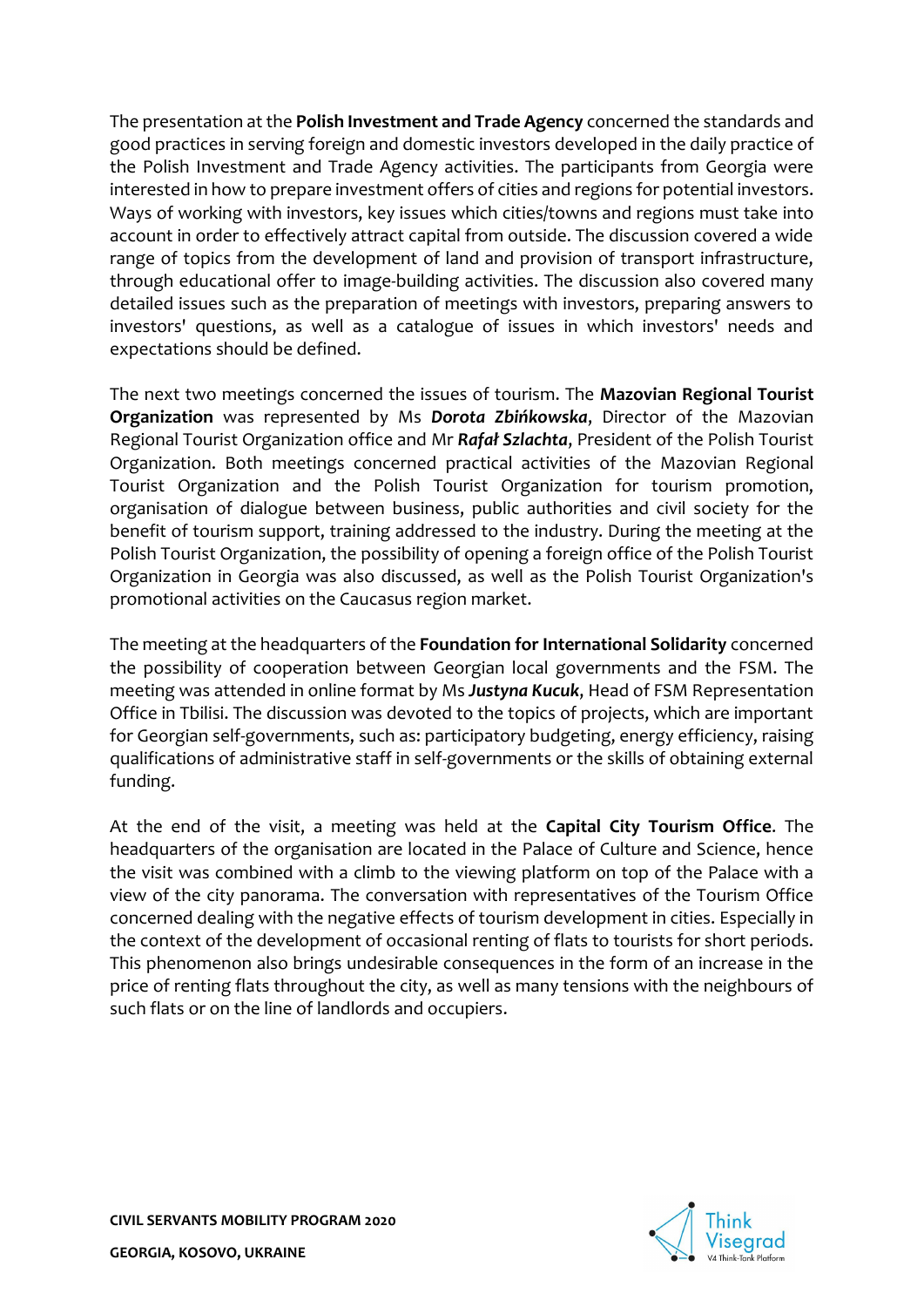# **WARSAW/ WROCŁAW\_13–18 December 2021 (Ukraine)**

Participants

| Olga Remeshevska     | Deputy Director of the Department of Economy and Investment,<br>the town of Vinnytsia                        |
|----------------------|--------------------------------------------------------------------------------------------------------------|
| Svitlana Yarova      | Director of the Municipal Innovation Centre, the town of Vinnytsia                                           |
| Iryna Slavova        | Director of the Centre for Municipal Initiatives at the Local<br>Development Agency of the town of Melitopol |
| <b>Oleh Frolov</b>   | Deputy Director of Administration of the town of Pokrovsk,<br>Donetsk Region                                 |
| Valentyn Dunaievskyi | Director of the Regional Development Department Chernivtsi<br>Region                                         |

The study visit was organized by the **Polish Institute of International Affairs** was carried out in in Warsaw and Wrocław on a topic: *Creation and management of industrial and technological parks at local government level.* The visit was attended by five representatives of local authorities of the municipal level: **Vinnytsia, Melitopol, Pokrovsk** and state authorities in the **Chernivtsi region**. Noteworthy is the participation of the representative of the town of Pokrovsk, which is located within the Donetsk Region, under Ukrainian control. The composition of the delegation, in accordance with the CSMP programme rules, was selected by the visit coordinator, based on recommendations from various institutions.

All meetings were conducted by the workshop method consisting in discussions, answers to questions from participants, discussion of good practices or presentation of specific examples. Maximum effort was made to respond to the expectations and needs of the participants from Ukraine. During each meeting, the delegation representatives asked many detailed questions. Particularly interesting for the participants from Ukraine were issues related to the financing of industrial parks, incubators and acceleration programmes for start-ups, support instruments and services offered by public entities to support the development of entrepreneurship and innovation.

The first point was a visit to the **Targowa Creativity Centre**, which is owned by the Municipal Office of the City of Warsaw. It is an interesting example of a public-private partnership, as the management of the Centre has been handed over to a private entity, i.e. the National Chamber of Commerce, by way of a tender. The aim of the Centre is to support the development of start-ups, as well as to provide a range of advisory services for small and medium-sized local companies. The meeting entailed presentation of numerous instruments of support for entrepreneurs, acceleration projects for start-ups, networking events for business, support for the participation of companies in trade fairs abroad, etc..

Another meeting was held at **the Foundation for Technology Entrepreneurship**. It is a private foundation, which has a license from MIT (Massachusetts Institute of Technology in Boston) to run acceleration programmes according to MIT methodology, based on the 24 steps method. The Foundation has so far conducted 11 editions of acceleration

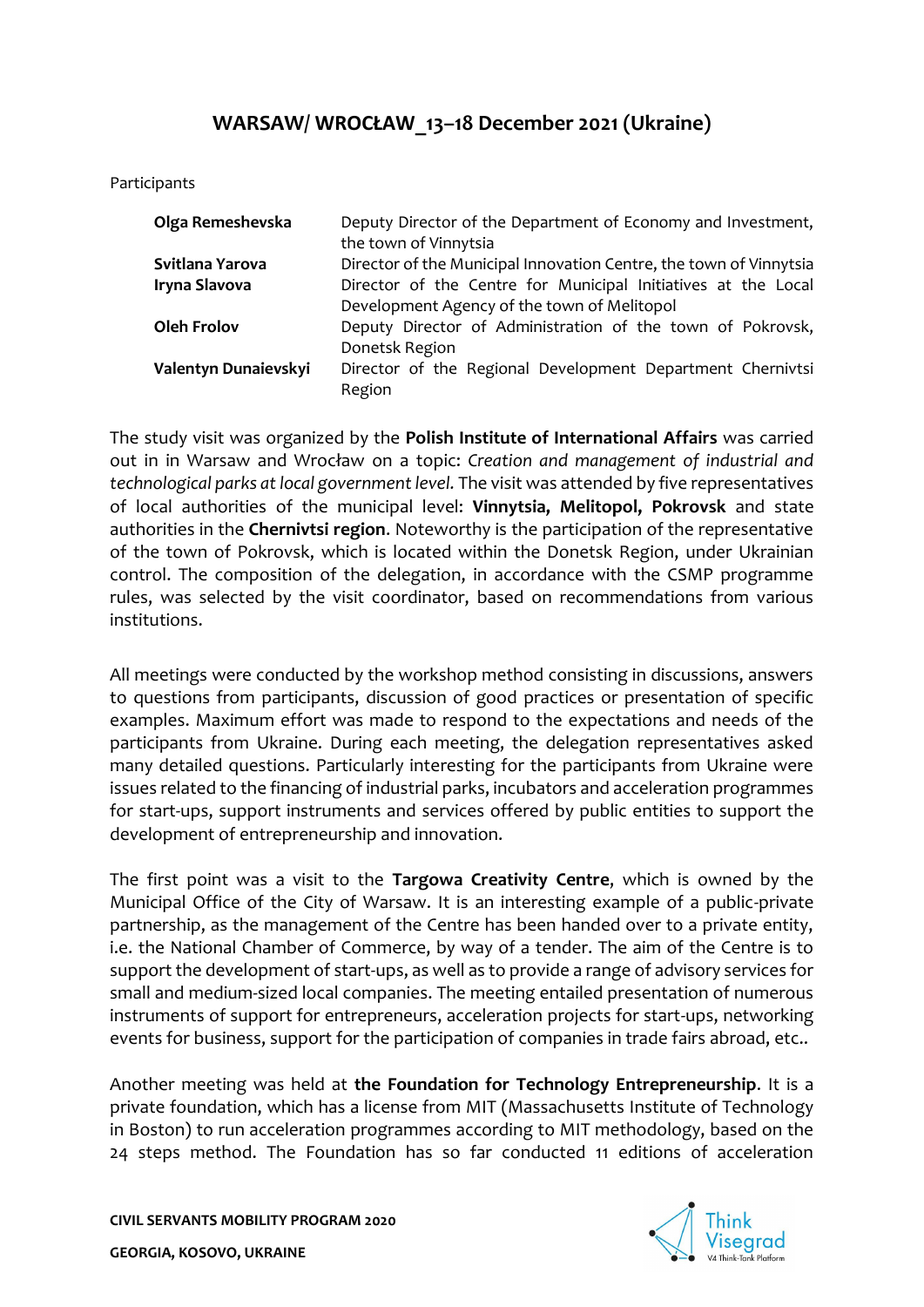programmes according to this method in the region of Central and Eastern Europe and many other projects supporting development of start-ups and cooperation with corporations. Among the accelerated young technology companies were also teams from Ukraine.

During the visit to the **Polish Agency for Enterprise Development** a presentation of the *govLab project*took place. The project led by the Polish Agency for Enterprise Development is addressed to local self-government units. Its objective is to develop, in the form of workshops with representatives of self-governments, a catalogue of services to be provided by public administration in support of local entrepreneurs from various sectors. The developed catalogue of services is then implemented in individual local governments. Local governments participating in the project are selected through an open competition.

After the meeting, the participants of the study visit visited the **Warsaw Rising Museum**. On that day a visit to the Płock Industrial and Technology Park was planned. However, the visit was cancelled for a short period of time due to epidemiological restrictions and the ban on admitting people from the outside of the Park.

The next two days of the visit took place in Wrocław. The most important point of the study visit was the meeting in the **Wrocław Industrial Park** (WPP), which belongs to a group of enterprises gathered in the **Industrial Development Agency**. WPP is operated by Dozamel sp. z o. o. The visit consisted of presentation of the assumptions and practice of WPP functioning as well as answering numerous questions of the Ukrainian participants, followed by a walk around the whole Park area. This point of the program was particularly interesting for participants from Ukraine because Ukrainian local governments are planning to create industrial parks in their territory with the support of government funds and programs. Polish practical experience is helpful in creating development strategies for parks in Ukraine. Especially that Ukraine lacks know-how and experts in this field.

The next meeting was held at the **Lower Silesian Agency of Economic Cooperation**, which is a company wholly owned by the local government of the Lower Silesian Voivodship. During the meeting, the instruments of entrepreneurship support offered by the Agency were presented, such as incubators for start-ups, support in internationalization and entering other markets for Lower Silesian companies, and low-interest loans for small and medium-sized companies for various purposes, e.g. development of new innovative services, maintaining liquidity, etc.

The participants also visited **Concordia Design Wrocław**, which is a private investment in the centre of startup development and creative entrepreneurship. Concordia is a workplace for many young companies in the creative sector. In addition, Concordia is the operator of the Poland Prize accelerator programme funded by PARP. The programme aims to attract young technology companies from abroad to Poland. In the current edition of the programme, almost half of the applications from startups came from Ukraine.

The last point of the study visit was a visit to the headquarters of the **Foundation of the Jan Nowak-Jeziorański College of Eastern Europe** in Wrocław with its seat at the castle in